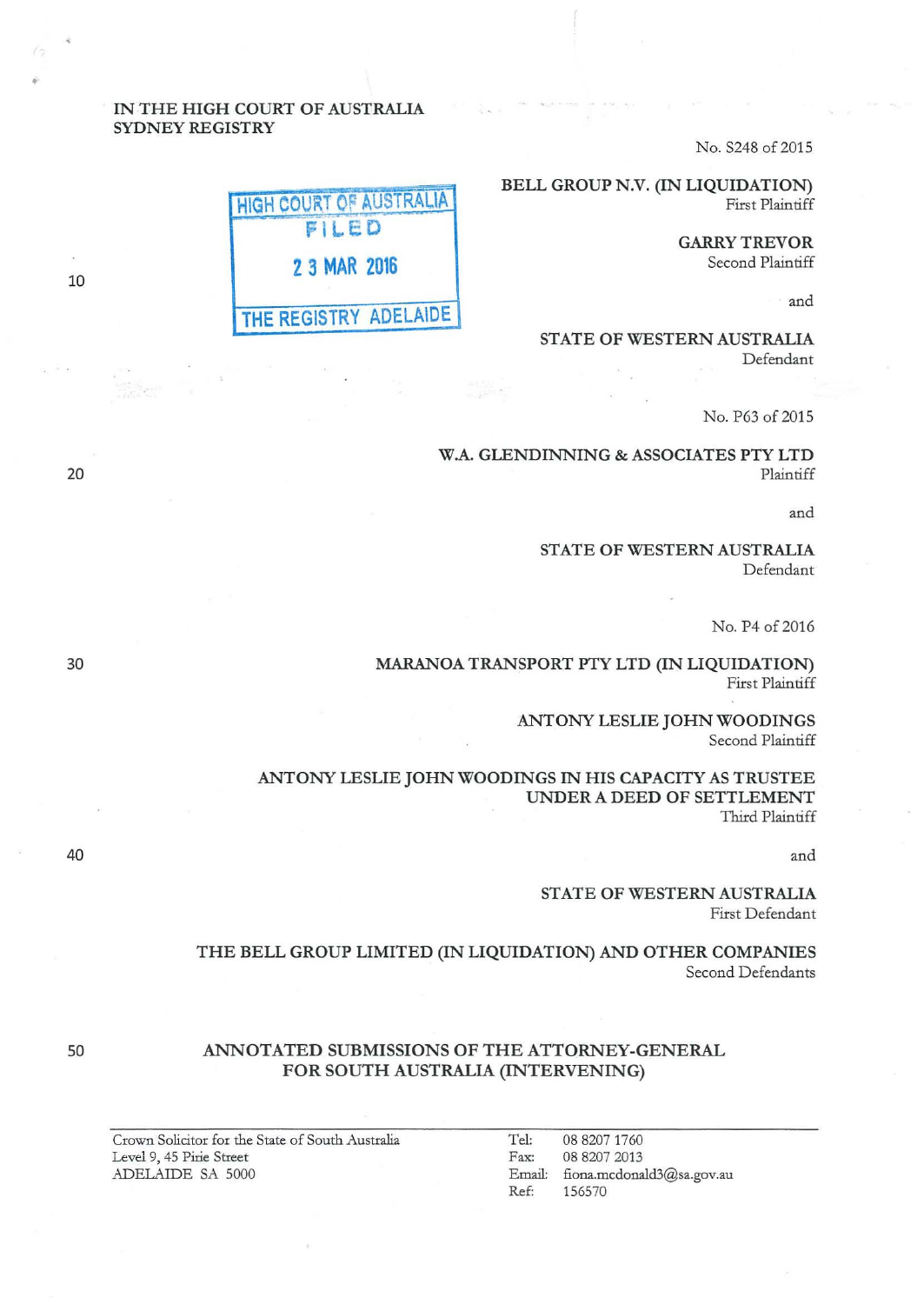### **Part I: Certification**

1. This submission is in a form suitable for publication on the internet.

### **Part II: Basis for intervention**

2. The Attorney-General for South Australia **(South Australia)** intervenes pursuant to s 78A of the *Judiciary Act 1903* (Cth) **(Judiciary Act).** 

## **Part III: Leave to intervene**

3. Not applicable.

### **Part IV: Applicable legislative provisions**

4. South Australia adopts the statement by the Plaintiffs of the applicable legislative provisions.

 $\sim 100$  km s  $^2$ 

#### **10 Part V: Submissions**

- 5. South Australia submits that the questions arising for determination in this proceeding ought to proceed first by reference to the alleged inconsistencies between the *Bell Group Companies (Finalisation of Matters and Distribution of Proceeds) Act 2015* (WA) *(Bell Act)* and the *Income Tax AssemmntAct 1936* (Cth), the *Income TaxAssessmmtAct 1997* (Cth) and the *Taxation Administration Act 1953* (Cth) **(Taxation Legislation).** If the resolution of those issues is determinative of the validity of the Bell Act as a whole, then in accordance with settled principle in this Court, the other issues raised by the notices issued pursuant to 78B of the Judiciary Act ought not to be addressed.1 South Australia makes no submission with respect to the interaction between the Bell Act and the Taxation Legislation.
- 20 6. South Australia confines its submissions to:
	- 1. the operation of ssSF and SG of the *Corporations Act 2001* (Cth) **(Corporations Act)** and the potential application of those provisions to the Bell Act; and
	- 11. the purported inconsistency between s39(2) of the Judiciary Act and the Bell Act and the related issues arising under Ch **III** of the Constitution.
	- **7.** In so doing, South Australia submits:
		- 1. taxation issues aside, the validity of the measures adopted in the Bell Act turn on three available constructions of ssSF and SG, which for convenience may be identified as **broad, intermediate,** and **narrow.** Relevantly, the **broad** construction permits "excluded matters" (sSF) and displacement provisions (sSG) to operate extraterritorially, the **intermediate** construction permits them to operate within the geographical limits of a

 $\mathbf 1$ *Duncan v New South Wales* (2015) 89 ALJR 462 at [52] (the Court) citing *Lambert v Weichelt* (1954) 28 ALJ 282 at 283 (Dixon J).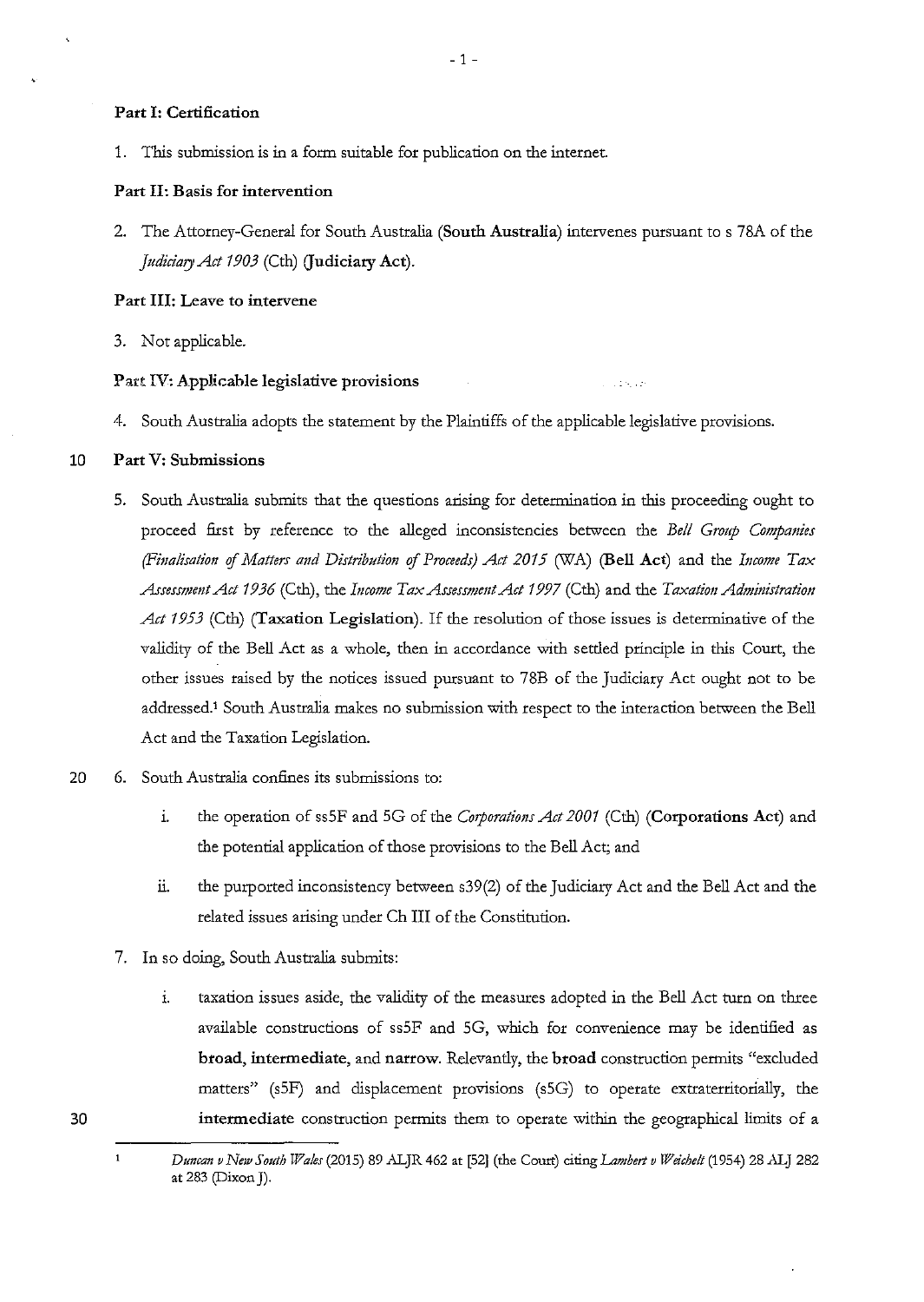State (or Territory), and the **narrow** construction permits them to operate with respect to Corporations legislation provisions which possess geographical or territorial attributes. Of those three alternatives, it is submitted that:

- a. the **broad** construction is to be preferred because it aligns with the purpose of ssSF and SG of the Corporations Act, which is to "ameliorate" any alleged inconsistency between Corporations legislation and a State law. The broad construction also accommodates the fact that the things and entities regulated do not operate within confined geographical or territorial limits;
- b. alternatively, the **intermediate** construction facilitates the regulation of those. matters and things within the geographical or territorial limits of a State; and
- c. the **narrow** construction of ssSF and SG applied in Hill *Casualty and General*  Insurance Ltd v Building Insurers' Guarantee Corporation (HIH)<sup>2</sup> is flawed and is not consistent with the text, context and purpose of those provisions;
- ii. there is no constitutional inconsistency between s39(2) of the Judiciary Act and the Bell Act. Section 22 of the Bell Act provides for the transfer of property from a company to the Authority. It does not define or otherwise address the jurisdiction of courts.
- iii. the Bell Act does not "direct" the State Supreme Court as to the manner or outcome of the exercise of its jurisdiction (federal or otherwise). Section 73(1) of the Bell Act, which preserves the discretion of a Court to grant leave to begin or continue a proceeding, is premised on the fact that the scheme established under Part 4 of that Act is validly established. Upon that premise, there is nothing offensive about the operation of s73(1) of the Bell Act. Whether legislation operates to deny relief in a proceeding does not **indicate that a provision "directs" a court as the manner or exercise of its discretion; and**
- iv. the Bell Act does not provide for the exercise of the judicial power of the Commonwealth by the State Executive because the Bell Act does not operate to "transfer" to the Executive of the State the power to "quell" existing controversies under the Commonwealth law. Rather, the Bell Act operates such that there is no factual or legal controversy under the Commonwealth law to be quelled. In effect, the factual substratum for the operation of the Bell Act presumes that there is no controversy to be quelled by the exercise of the judicial power of the Commonwealth. Any potential controversy arising under the State scheme is subject to review for jurisdictional error.

20

10

30

*HIH Casualry and Genera/Insurance Ltd v Building Insurers' Guarautee Coporation* (2003) 188 FLR 153 at [72] (Barrett J) *(HIHJ.*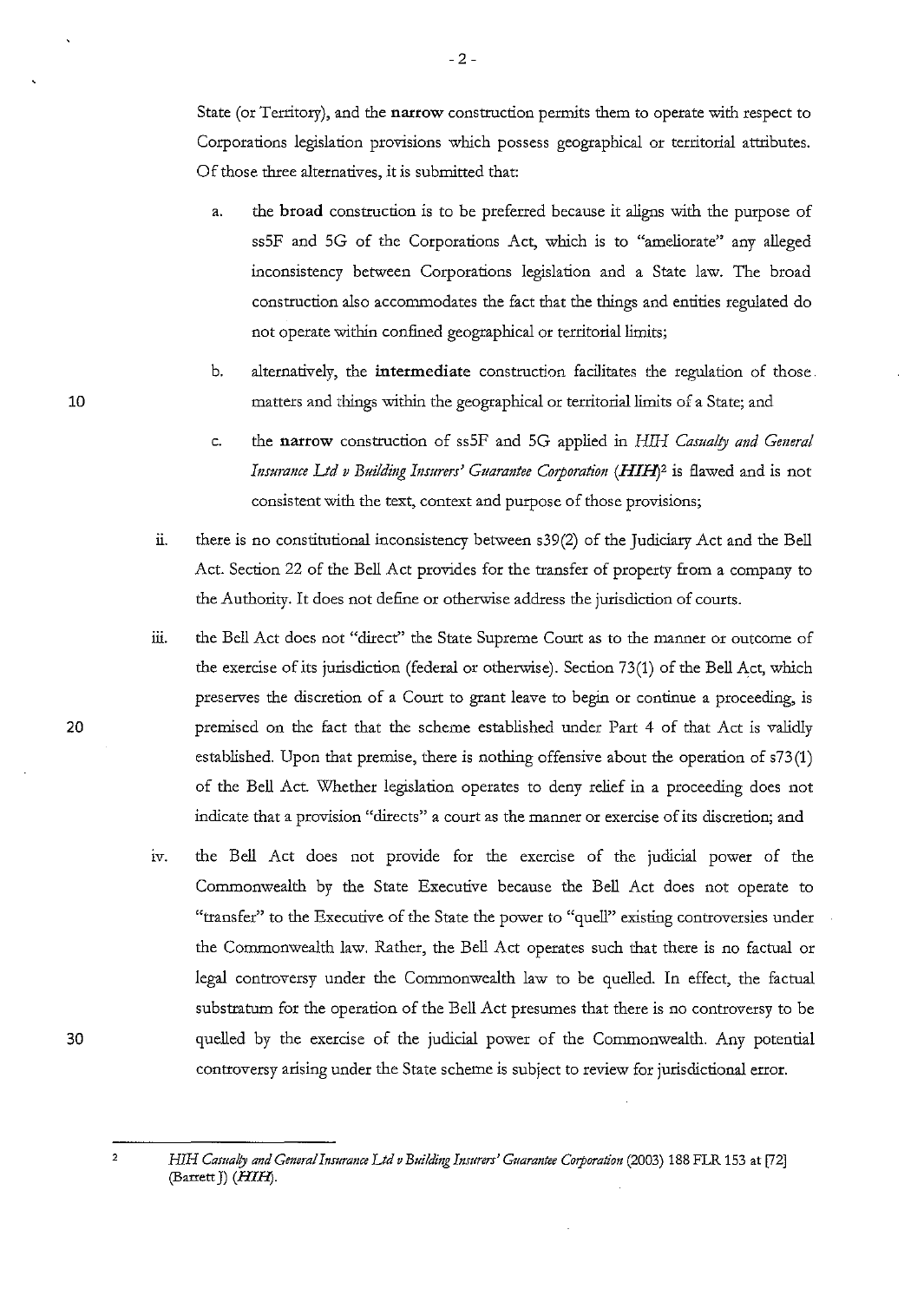# **A. INCONSISTENCY AND THE** *CORPORATIONS ACT 2001* **(CTH)**

## **Section 109 inconsistency**

- 8. The applicable principles underpinning the operation of s 109 of the Constitution are well settled. Those principles, emanating from Dixon J in *Victoria v Commonwealth,'* but all of which have been re-articulated by the Court in *Telstra Corporation Ltd v Worthing*,<sup>4</sup> Dickson v The Oueen,<sup>5</sup> Jemena Asset *Management Pty Ltd v Coinvest Ltd*<sup>5</sup> and *Momcilovic v The Queen<sup>1</sup> are:* 
	- 1. a State law, if valid, that alters, impairs or detracts from the operation of a law of the Commonwealth is to that extent inoperable;<sup>8</sup>
	- 11. if it appears from the terms, nature or subject of the matter of a Commonwealth law that it is intended to operate as a complete statement of the law governing a particular set of rights and duties, a State law which regulates the same matter is regarded as a detraction from the Commonwealth law and is inconsistent;<sup>9</sup>
	- iii. the notions of "altering", "impairing" or "detracting from" the operation of a Commonwealth law refer to the State law underminiog the Commonwealth law in a significant and not trivial manner; $10$
	- iv. the extent of any inconsistency depends upon the text and operation of the respective **laws;11 and**
	- v. with concurrent federal and State powers, express statements of legislative intention are relevant but not determinative of inconsistency.<sup>12</sup>
- 20 9. If inconsistency is established, the provisions of the State Act are not invalid in the sense of ultra

 $\overline{\mathbf{3}}$ *Victoria v Commonwealth* (1937) 58 CLR 618 at 630 (Dixon J).

<sup>4</sup>  *Telstra Corporation Lid v Worthing* (1999) 197 CLR 61 at 76 [28] (the Court) citing and applying *Victoria v Commonwealth* (1937) 58 CLR 618 at 630 (Dixon J).

 $\ddot{\mathbf{5}}$ *Dicks01t v The Queen* (2010) 241 CLR 491 at 502 [13]-[14] (the Court).

 $\ddot{\rm o}$ Jemena Asset Management (3) Pty Ltd v Conivest Ltd (2011) 244 CLR 508 at [41] (the Court).

<sup>7</sup>  *Momcilovic v The Queen* (2011) 245 CLR 1.

 $\bf{8}$ *Victoria v Commomvealth* (1937) 58 CLR 618 at 630 (Dixon J), cited and applied in *Telstra Corporation Ltd v Worthil{g* (1999) 197 CLR 61 at 76 [28] (the Court); *Dickson v The Quem* (2010) 241 CLR 491 at 502 [13]-[14] (the Court) applying both *Victoria v Commonwealth* and *Telstra v Worthing,* which was reiterated in *]emma hset Management (3) Pty Ltd v Coinvest Ltd (2011) 244 CLR 508 at 523 [37]*-[38] (the Court).

 $\overline{9}$ *Victoria v Commomvealth* (1937) 58 CLR 618 at 630 (DixonJ); *Dickson v The Queen* (2010) 241 CLR 491 at 502 [13]-[14] (the Court).

<sup>10</sup>  *Jemena Asset Managemmt (3) Pty Ltd v Conivest Ltd* (2011) 244 CLR 508 at [41]-[45] (the Court).

<sup>11</sup>  *Jemena Asset Managemmt (3) Pty Ltd v Conivest Ltd* (2011) 244 CLR 508 at [41]-[45] (the Court) citing *Westem*  Australia v Commonwealth (1995) 183 CLR 373 at 465 (Mason, Brennan, Deane, Toohey, Gaudron and McHughJJ); *Wenn vAttomey-General (Vie)* (1948) 77 CLR 84 at 120 and 122 (DixonJ).

*<sup>12</sup>  Momcilovic v The Queen* (2011) 245 CLR 1 at [111] (French CJ); [208], [266]-[272] (Gummow J); [307], [344] (Hayne J); [637]-[638] (Crennan and KiefelJJ); [660] (Bell]).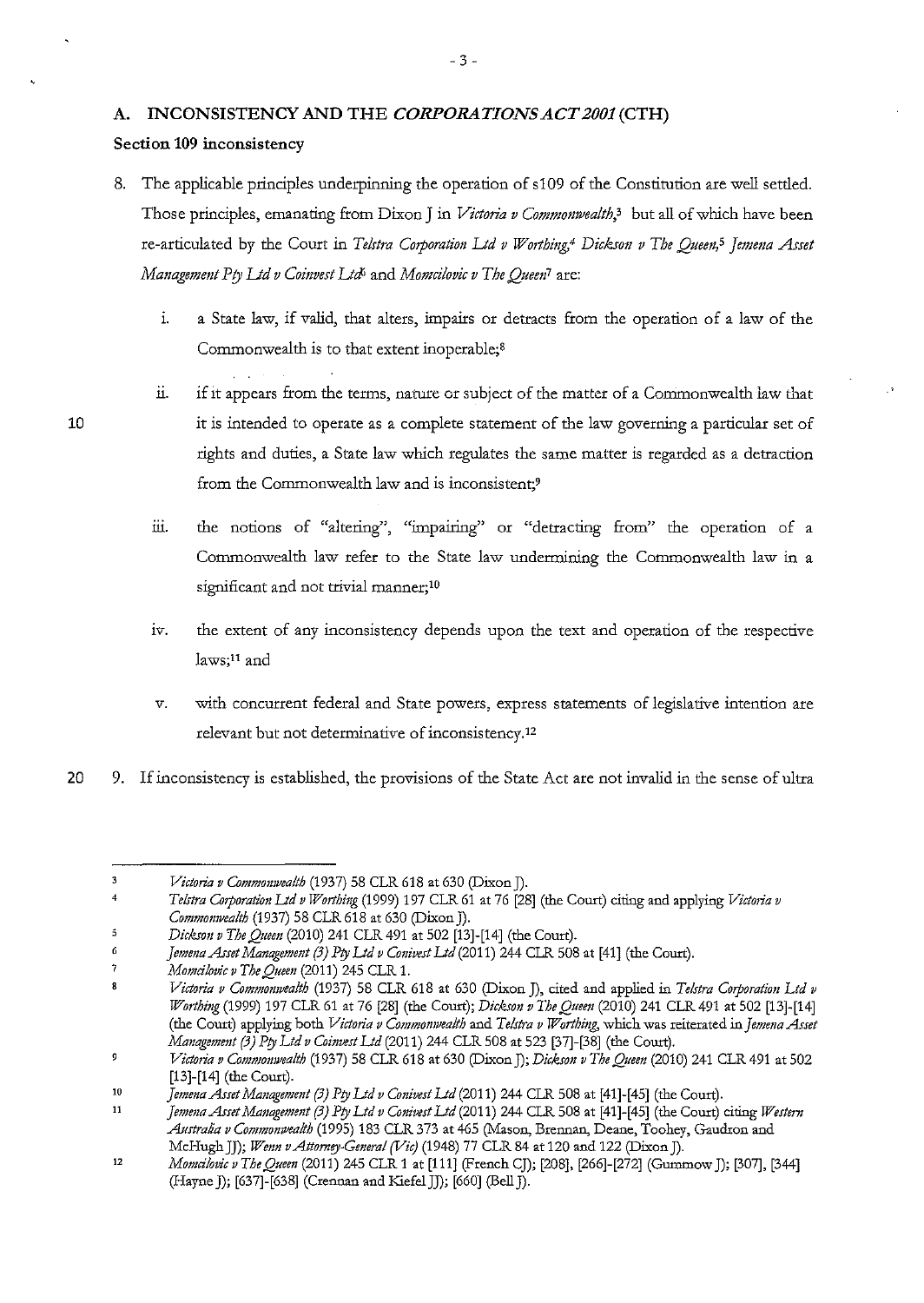vires the State Parliament.13 Rather, the provisions of the State Act are rendered inoperative to the extent of their inconsistency with the Commonwealth law.

# *Bell Group Companies (Finalisation of Matters and Distribution of Proceeds) Act 2015* (WA)

- 10. Part 6 of the Bell Act is addressed to the interaction between that Act and "Corporations legislation".<sup>14</sup>
- 11. Relevantly, s51 declares each ''WA Bell Company" to be an "excluded matter" in relation to the whole of the Corporations legislation (except to the extent specified in ss51(2) and (3)) for the purposes of sSF of the Corporations Act.
- 12. Section 52 of the Bell Act declares Parts 3, 4 and 5 and ssSS and 56(3) of that Act to be 10 "Corporations legislation displacement provisions" for the purposes of sSG of the Corporations Act in relation to the whole of the Corporations legislation.<sup>15</sup> Part 3 provides for the transfer of property of WA Bell Companies to the Authority established by s7 of the Bell Act and makes consequential provisions for the treatment of liabilities and the voiding of the pre-existing agreements identified in s26. Part 4 provides for the completion of the winding up of WA Bell Companies. Part 5 provides for the winding up of the Authority and the closure of the fund established by s16.

## Part 1.1A of the *Corporations Act 2001* (Cth)

- 13. Part 1.1A of the Corporations Act addresses the issue of concurrency of operation of Commonwealth "Corporations legislation"16 and State and Territory legislation. The Part applies 20 to Corporations legislation which includes, relevantly, the Corporations Act and any regulations made under that Act: Corporations Act s5D(2).
	- 14. The Bell Act is an Act to which Part 1.1A of the Corporations Act applies because it is a law of a State that is a "referring State"<sup>17</sup> and is thus "in this jurisdiction".<sup>18</sup>
	- 15. The Special Case is concerned, amongst other things, with the interaction between the Bell Act and the Corporations Act in light of the operation of ssSE-SG of the Corporations Act. Sections

<sup>13</sup>  Carter v Egg and Egg Pulp Marketing Board (Vic) (1942) 66 CLR 557 at 573 (Latham CJ); *Wenn v Attorney*-*General (Vic)* ( (1948) 77 CLR 84 at 120, 122 (Dixon J); Jemena Asset Management (3) Pty Ltd v Conivest Ltd (2011) 244 CLR 508 at [44] (the Court).

<sup>14</sup>  Defined in s50 of the *Bell Group Companies (Finalisation of Matters and Distribution of Proceeds) Act 2015 (WA)* (Bell Act) to mean "the Corporations legislation to which the Corporations Act Part 1.1A applies".

 $15$ Insofar as s52 of the Bell Act has effect, see s52(1).

<sup>1</sup>G Which means the *Corporations Act 2001* (Cth), (Corporations Act), the *Australian Securities and Investments Commission Act 2001* (Cth) and associated rules of the Federal Court and State Supreme Courts: **Corporations Act s9.** 

<sup>17</sup>  Corporations Act s4 read with *Corporations (Commonwealth Powers) Act 2001* (WA).

<sup>18</sup>  Corporations Act s5D(1).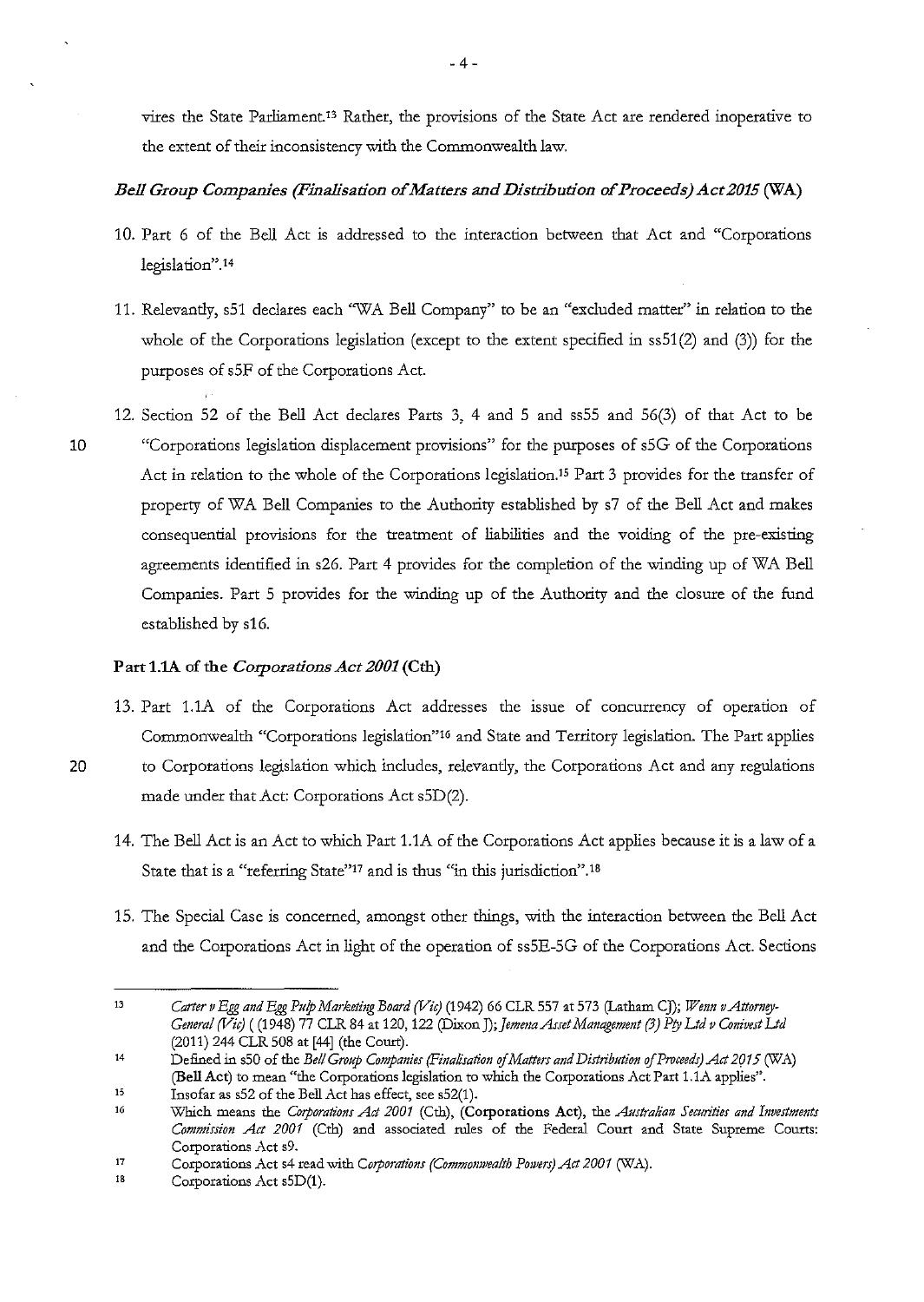5E-5G are designed to regulate the interaction between "Corporations legislation" and certain State and Territory provisions in a manner wbich minimises the scope for conflict between them.19

#### *Indirect Inconsistenry: Section 5E*

- 16. Section SE is addressed to what is otherwise described as "indirect" inconsistency between State and Territory laws and the Corporations legislation. The text constitutes a statement by the Commonwealth Parliament that the Corporations legislation "is not intended to make exhaustive or exclusive provision with respect to the subject with wbich it deals."20 However, "the Commonwealth law does not of its own. force give State law a ralid operation. All that it does is. 10 to make it clear that the Commonwealth law is not intended to cover the field, thereby leaviog room for the operation of such State laws as do not conflict with Commonwealth law."21 Thus, while it may well be "established that a provision in a Commonwealth statute evincing an intention that the statute is not intended to cover the field cannot avoid or eliminate a case of **direct inconsistency or collision" ,22 as was made clear in** *Momcilovic v Tbe Quem,* **statements of**  legislative intention are relevant but not detenninative of the question of inconsistency under s109 of the Constitution.<sup>23</sup>
	- 17. The inconsistencies alleged by the plaintiffs in the present case are direct in nature. Consequently, it is the potential application of ss SF and SG wbich fall for consideration.

#### *Direct Intonsistenry: Sections 5F and 5G*

- 20 18. For State and Territory provisions wbich would otherwise be directly inconsistent with the Corporations Act to survive the operation of s 109, a Commonwealth law needs to accommodate them expressly.24
	- 19. Both ssSF and SG are provisions of this nature. Provisions of this kiod do not amount to an attempt on the part of the Commonwealth legislature to "cut across" the operation of s109 of the Constitution by purporting to cause that which s109 declares inoperable to be nevertheless operable. Indeed, such an attempt would be ineffective.<sup>25</sup> Rather, such provisions define and

<sup>19</sup> See *Loo v Director of Public Prosecutions (Vic)* (2005) 192 FLR 271 at [25] (Winneke P, Charles JA agreeing); *HIH Casualty and General Insurance Ltd v Building Insurers' Guarantee Corporation (2003) 188 FLR 153 at [72]* (Barrett J) *(HIHJ.* 

<sup>20</sup> R *v Credit Tribunal, Ex parte General Motors Acceptance Corporation (Credit Tribunal)* (1977) 137 CLR 545 at 563 (Mason J).

<sup>&</sup>lt;sup>21</sup> *Credit Tribunal* at 563 (Mason J).

<sup>22</sup>*Credit Tribuna/at* 563 (Mason]).

<sup>23</sup>*Momci/ovic v The Queen* (2011) 245 CLR 1 at [111] (French CJ); [208], [266]-[272] (Gummow J); [307], [344] (Hayne J); [637]-[638] (Crennan and KiefelJJ); [660] (Bell]).

<sup>24</sup> In relation to ss5F-5G, see *HJH* at [79] (Barrett J).

<sup>&</sup>lt;sup>25</sup> *University of Wollongong v Metwally* (1984) 158 CLR 447 at 455-6 (Gibbs CJ).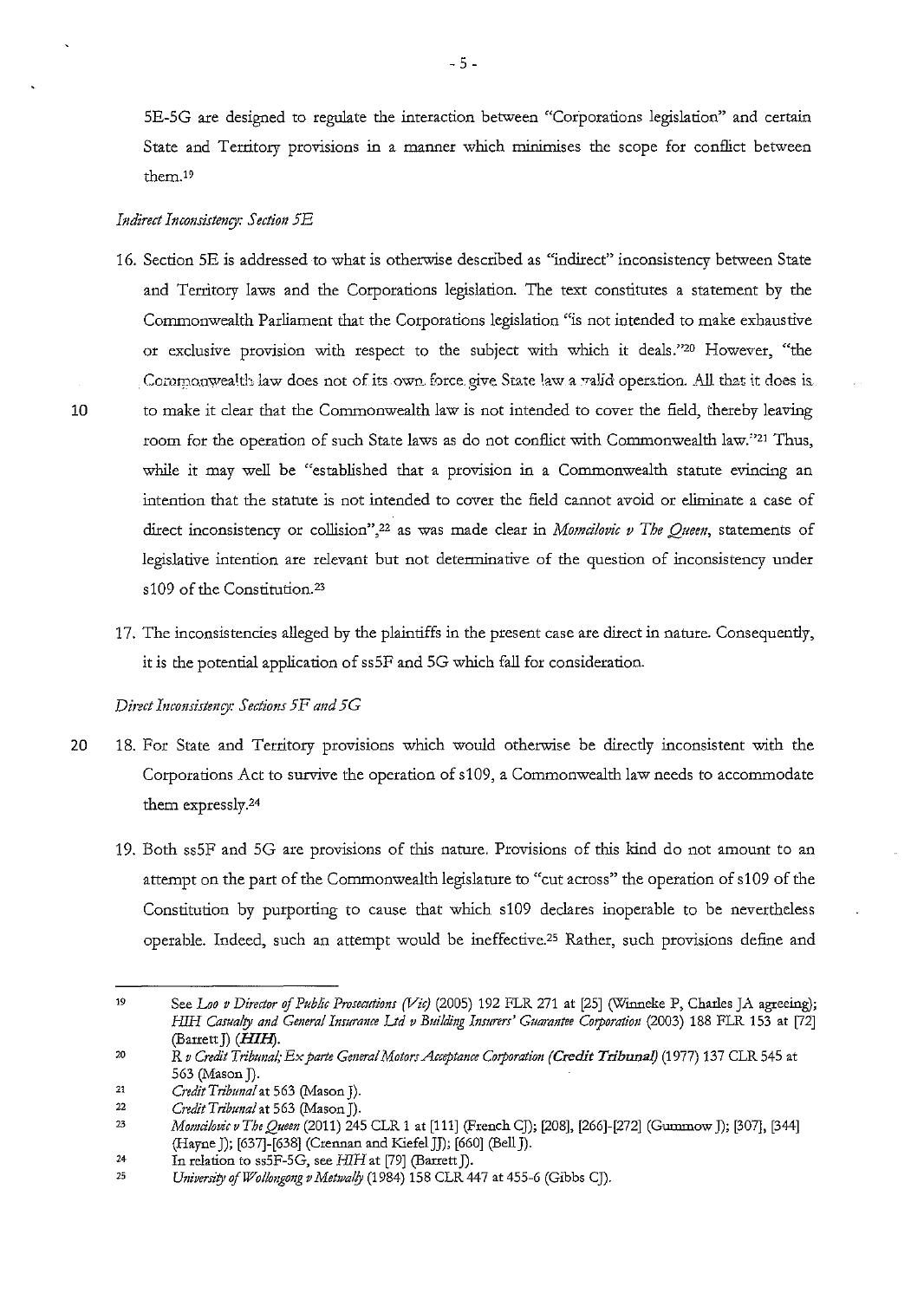mould the operation of the Commonwealth provisions in a manner which anticipates a potential inconsistency and pre-emptively curtails the operation of the Commonwealth provision such that no inconsistency ever arises.26 In this way such provisions operate (where enlivened) as constructional or interpretive instructions.

20. The submissions now turn to the operation and construction of ssSF and SG of the Corporations Act.

### **Section SF**

- 21. Western Australia relies on sSl of the Bell Act in its declaration that each 'WA Bell Company"27 is an "excluded matter" for the purposes of sSF of the Corporations Act to the extent set out in **10** ss51(2) and (3). Consequently, Western Australia has triggered ssSF(l)(d) and SF(2)(d). Relevantly,  $s5F(1)$  and  $2(d)$  provide:
	- (1) Subsection (2) applies if a provision of a law of a State or Territory declares a matter to be an excluded matter for the purposes of this section in relation to:
		- $\ddotsc$
		- (d) the Corporations legislation otherwise than to a specified extent.
	- (2) By force of this subsection:
		- $\ddotsc$

(d) the provisions of the Corporations legislation (other than this section and otherwise than to the specified extent) **do not apply in the State**  or Territory **in relation to** the matter if the declaration is one to which paragraph **(l)(d)** applies. (emphasis added)

- 22. The disapplication of the Corporations legislation provided for by sSF(l) is triggered by "a provision of a law of a State ... " which declares a "matter" to be an "excluded matter".<sup>28</sup> The text thus operates by reference to the exercise of the legislative power of a State in declaring a matter. The field within which the State law operates unimpeded by the Corporations legislation is bounded by the matter subject of the declaration. Section SF does not itself authorise the exercise of State legislative power in respect of a declared matter. The validity of a State law owes its existence to the powers vested in it by its Constitution. Section SF is directed to the scope of the application of a Commonwealth law, which may have consequences for the application of 30 s109 of the Constitution. That is, sSF provides a mechanism whereby the field otherwise occupied by a Commonwealth law is reduced in order to accommodate a law of a State that operates in the same field, where that field is identified by the terms of the State declaration
- 

- 27 The WA Bell Companies are defined in s3(1) of the Bell Act by reference to the list set out in Schedule 1 of that Act.
- 28 Corporations Act s5F(1).

<sup>26</sup>  .As was noted in *HJH* at [80] (Barrett J).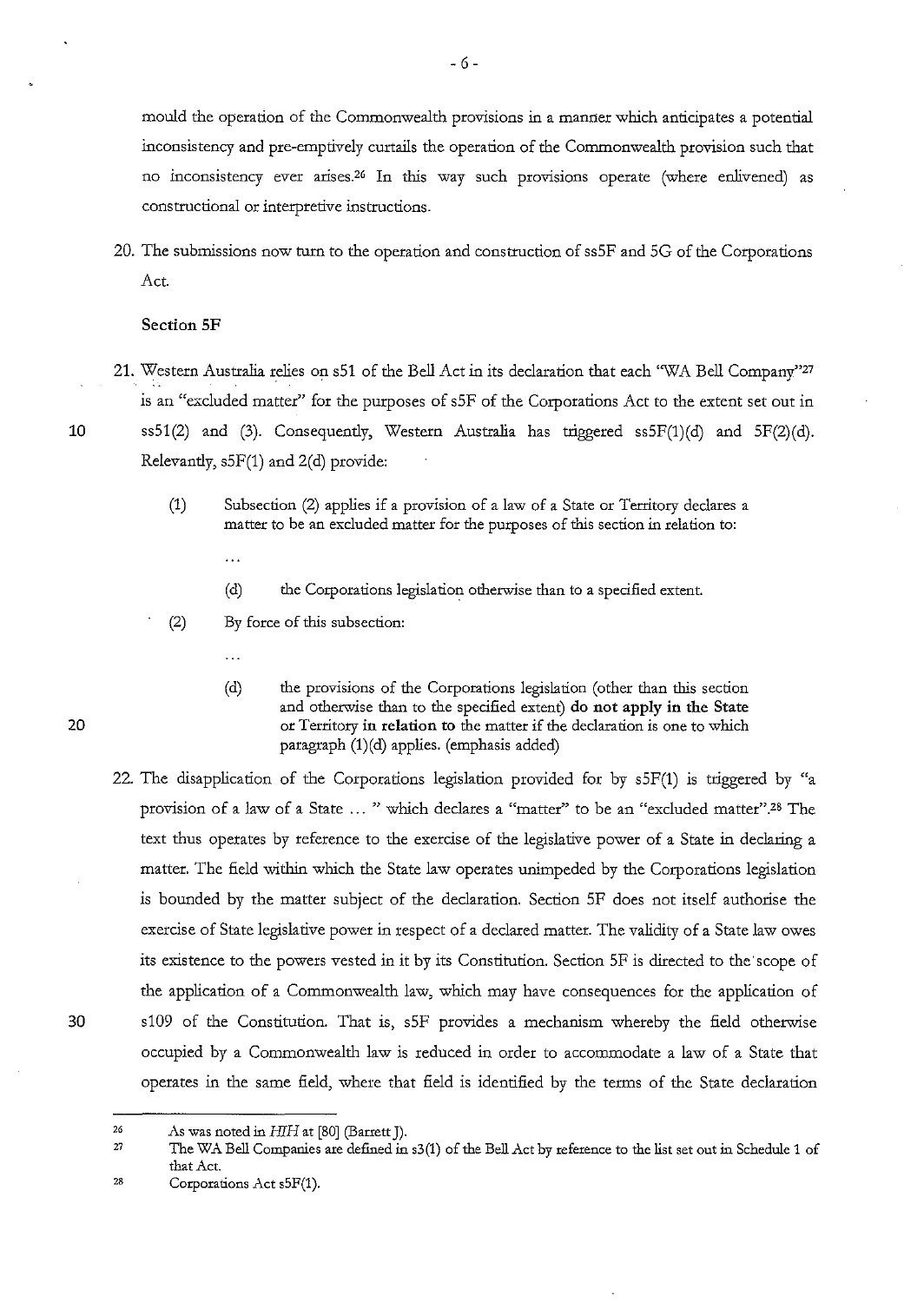- provision. Thus, when triggered, s5F effects a limitation on the field of operation of the Commonwealth law in a State.
- 23. There is no limitation on a State Parliament with respect to the "matter" that may be declared. Once the matter is declared, the field that would otherwise have been occupied by the Corporations legislation is vacated and that field may (but need not) be replaced or "populated" by State laws.
- 24. Once the "excluded matter" is identified, sSF operates such that the Corporations legislation does not apply "in the State ... in relation to" the excluded matter. There are then two features of sSF that need to be discerned to determine if s51 of the Bell Act successfully excludes the operation 10 of the Corporations legislation. The first issue is whether the words "in the State" are to be construed so as to deny such a State law extraterritorial operation. Or to put it differently, whether the words "in the State" are to be construed such that the Corporations legislation continues to apply to the excluded matter outside the geographic boundaries of the State. The second issue is whether the breadth of the words "in relation to" add anything to the analysis.
	- 25. As noted earlier, the resolution of the first issue will be determined by whether the words "in the State" bear a broad, intermediate or narrow meaning. Those constructional possibilities are addressed below by reference to the axiomatic principle that matters of construction are concerned with text, context and purpose.29

### **(a) the broad construction**

- 20 *Text* 
	- 26. The relevant question of construction, namely, whether "in the State" may be construed so as to accommodate State laws operating with extraterritorial effect is not decisively determined by reference to the text. There is no decisive textual indicator to resolve whether the words "in the State" only accommodate State laws that operate within the geographical limits of the State or refer to the law area of the State. There is latent ambiguity. The phrase "in the State" is not defined in the Corporations Act. The definition of "State" in s9 of the Corporations Act contemplates a meaning of "State" other than by reference to its geographical territory. The latent ambiguity ought to be resolved by construing "in the State" as meaning "within the law area of the State", which phrase recognises that State laws "may reach beyond the geographical area of

*Project Blue Sky Iac vAustra!iaa BroadcastiagAuthority* (1998) 194 CLR 355 at [69]- [71]; *Alcaa (NT)Aiumiaa Pty Ltd v Commissioner* of *Territory Revenue* (2009) 239 CLR 27 at [51]; *btdepmdeat Commissioa Agaiast Comtptioa v Cmmeea* (2015) 89 .ALJR 475 at [57], [62]; *Tabcorp Holdiags Limited v Victoria* [2016] HCA 4 at [8] (the Court).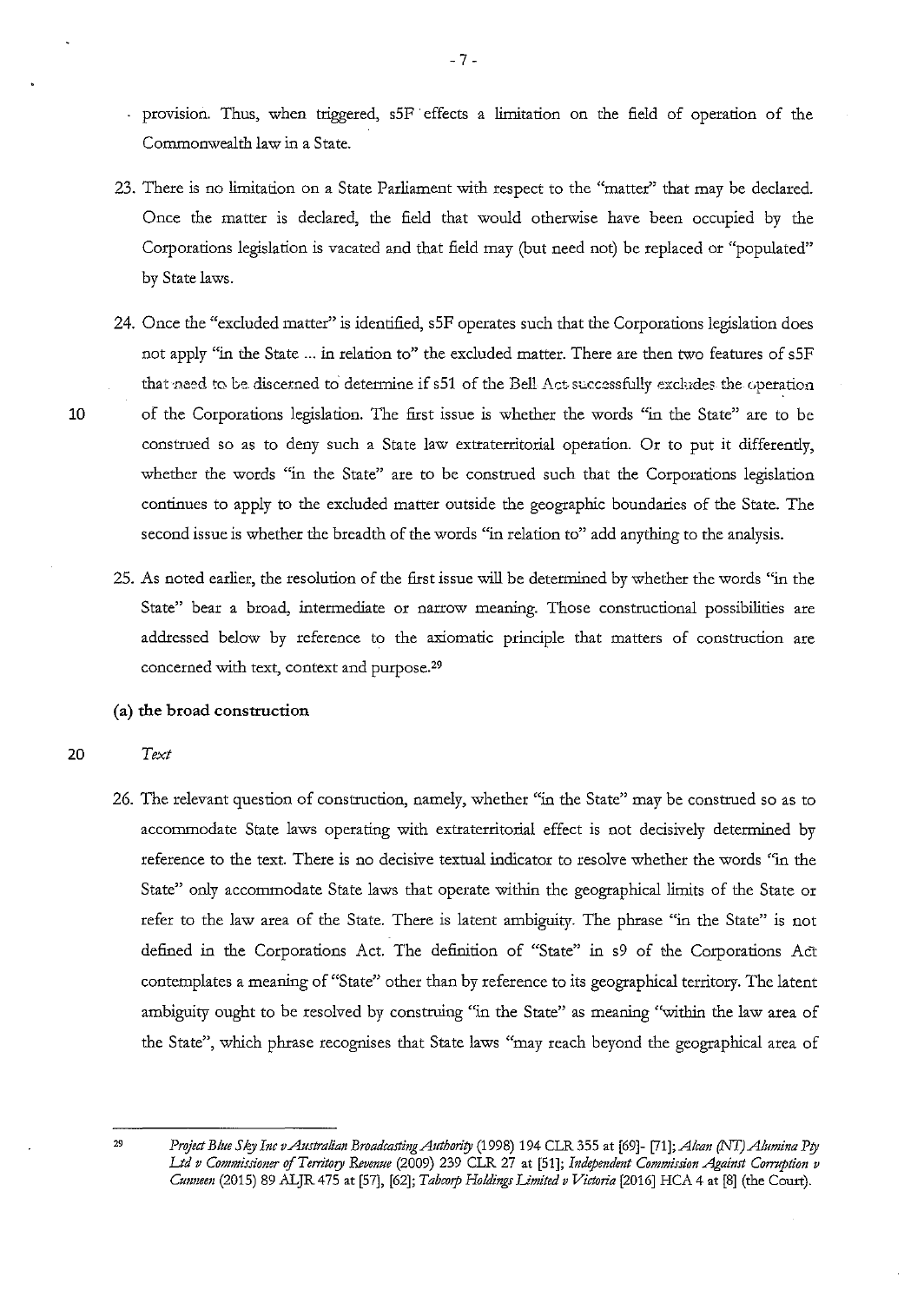#### **the State" .3D**

### *Context* & *Purpose*

- 27. The context and purpose of Part 1.1A provide support for a broader construction of "in the State". Prior to the enactment of Part 1.1A, the Corporations Law recognised the power of liquidators to exercise powers and functions of a liquidator that were "of a kind" that a liquidator of a company may exercise in another jurisdiction.31 In effect, under the scheme existing prior to July 2001, liquidators were enabled by the various Commonwealth and State laws to exercise powers in another jurisdiction to ensure the liquidator's duties to control and recover assets were facilitated. Despite the fact that the constitutional status of the Corporations Law was at that time. 10 directly referable to a State or Territory law in each jurisdiction, that scheme facilitated crossjurisdictional action. While the cross-vesting elements of the Corporations Law gave rise to the constitutional difficulties identified in *Re Wakim; ex parte MCNaf/j2* and *R v Hughes,33* the other aspects of the scheme that recognised the rights of liquidators to take action within other States (under the corresponding State law) was a key aspect of that scheme. There is no indication that the enactment of the current scheme, following the Corporations Agreement<sup>34</sup> and the State referrals under s51 (xxxvii), was intended to produce a narrower or more confined capacity for taking action in the process of winding up corporations where such action necessitates the recovery of assets in other States. Indeed, given the nature of the modern economy, including internet trading and banking facilities, in the context of legislative regulation of corporations and 20 their activities it should not readily be inferred that references to a "State" warrant a construction which effects a geographical limit on the operation of a law.<sup>35</sup>
	- 28. The Corporations Agreement, which facilitated the State referrals, provides expressly for concurrent State laws as well as future State laws that is inconsistent with the Commonwealth law.36 The extrinsic materials also provide some support for a broader rather than narrower construction of "in the State". The explanatory memorandum to the Corporations Bill 2001 (Cth) indicated that the operation of sSF was meant to "ameliorate"37 the fact that the States would otherwise not be able to modify the Corporations Act once it was enacted as Commonwealth

<sup>30</sup>  *John Pfeiffer Pty Ltd v Rogerson* (2000) 203 CLR 503 at [2] (Gleeson CJ, Gaudron, McHugh, Gummow and **Hayne** *]]),* **though as the Court observed in that case, the difficult question that may arise where the statute law of two law areas differs was not in issue in that proceeding.** 

<sup>31</sup>  *Corporations Latv* s588B (as provided for by s82 of the *Corporations Act 1989* (Cth))

<sup>32</sup>  (1999) 198 CLR 511.

<sup>33</sup>  (2000) 202 CLR 535.

<sup>34</sup>  *Corporatio11s .Ag;·eemmt 2002* (as amended).

 $35$ See *Betfair Pty Ltd v Western Australia* (2008) 234 CLR 418 at [14] (Gleeson CJ, Gummow, Kirby, Hayne, Crennan and Kiefe!JJ); Posner, "Antitrust in the New *Economy",Antitmst Latv journal,* 68 (2001) 925. 36

See *Corporations Agreement 2002* (as amended), clauses 512-515.

<sup>37</sup>  Explanatory Memorandum, Corporations Bill2001 (Cth) [5.74], 23.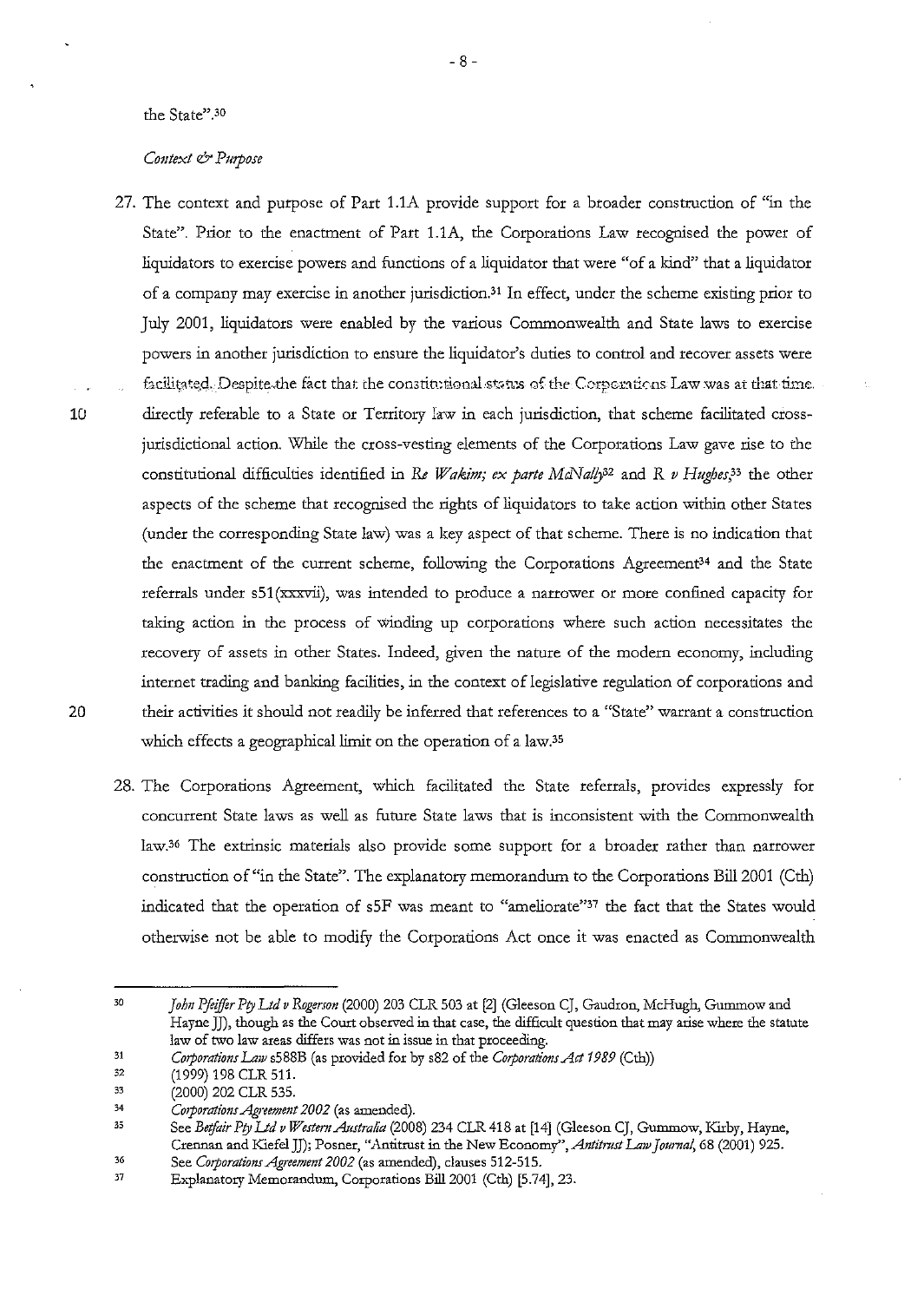law. The purpose of s5F then was to permit a State to "regulate the matter"<sup>38</sup> that it "declared". This supports a construction of sSF which facilitates the delineation of the field within which certain "matters" are identified as either Corporations legislation matters (and thus subject to regulation by the Commonwealth law) or excluded matters (and thus not subject to regulation by Commonwealth law). There is no indication that sSF was intended to ring-fence the territorial reach of State legislative power when it declared the matter an excluded matter. That is to say, there is no indication that a provision that exists for the purpose of permitting States to exclude particular matters from the reach of the Commonwealth was intended to be limited to the extent that the "excluded matter" was within the geographical boundaries of the State.

- 10 29. The additional words "in relation to" in s5F do not add to the analysis with respect to the territorial reach contemplated by the provision. It is accepted that "in relation to" are of wide import, however, such words do not speak to the territorial operation of a law, but to the relationship between the law and the matter regulated.39
	- 30. To the extent that sSF is construed as having a purpose which facilitates State provisions having extraterritorial effect, "in the State" should be construed as meaning "within the law area of the State". The reach of such State laws into other States or Territories would be determined by reference to orthodox principles concerning territorial nexus<sup>40</sup> between the thing in the other State or Territory and the State law.
- 31. Any potential conflict between State laws operating on the same "matter" or operating "in 20 relation to" the same matter would be determined by choice of law rules.<sup>41</sup> As noted in *Sweedman v* Transport Accident Commission:42

... the choice of law rules have the important function, in the absence of an effective statutory overriding requirement, of selecting the law to be applied to determine the consequences of acts or omission which occurred in a State (or Territory) other than that where is brought. This means that questions of alleged "inconsistency" between laws of several States must be considered not at large, but first with allowance for the operation of applicable choice of law rules. This may remove the necessity in a given case to answer those questions of inconsistency.

- 32. The choice of law rules apply irrespective of whether a matter is in state or federal jurisdiction.<sup>43</sup>
- 30 Where it is in federal jurisdiction, the choice of law rules are applied through s80 of the Judiciary

<sup>38</sup>  Explanatory Memorandum, Corporations Bill 2001 (Cth) [5.74 (dot point 1)], 23.

<sup>39</sup>  See, eg, O'Grady v Northern Queensland Co Ltd (1990) 169 CLR 356 at 374 (Toohey and Gaudron JJ), 376 (McHugh J).

<sup>40</sup>  *Pearce v F/omzca* (1976) 135 CLR 507 at 518 (Gibbs J).

<sup>41</sup>  *joh11 Pfeiffer Pty Ltd v Rrzgerso11* (2000) 203 CLR 503; *Mobi/ Oil .Australia Pty Ltd v Victoria* (2002) 211 CLR 1; Sweedman v Transport Accident Commission (2006) 226 CLR 362.

<sup>42</sup>  (2006) 226 CLR 362 at [19] (Gleeson CJ, Gummow, Kirby and Hayne JJ) (footnotes omitted).

<sup>43</sup>  *Szveedma11 v Trazzsport Accidmt Commissi011* (2006) 226 CLR 362 at [33] (Gleeson CJ, Gummow, KU:by and Hayne JJ).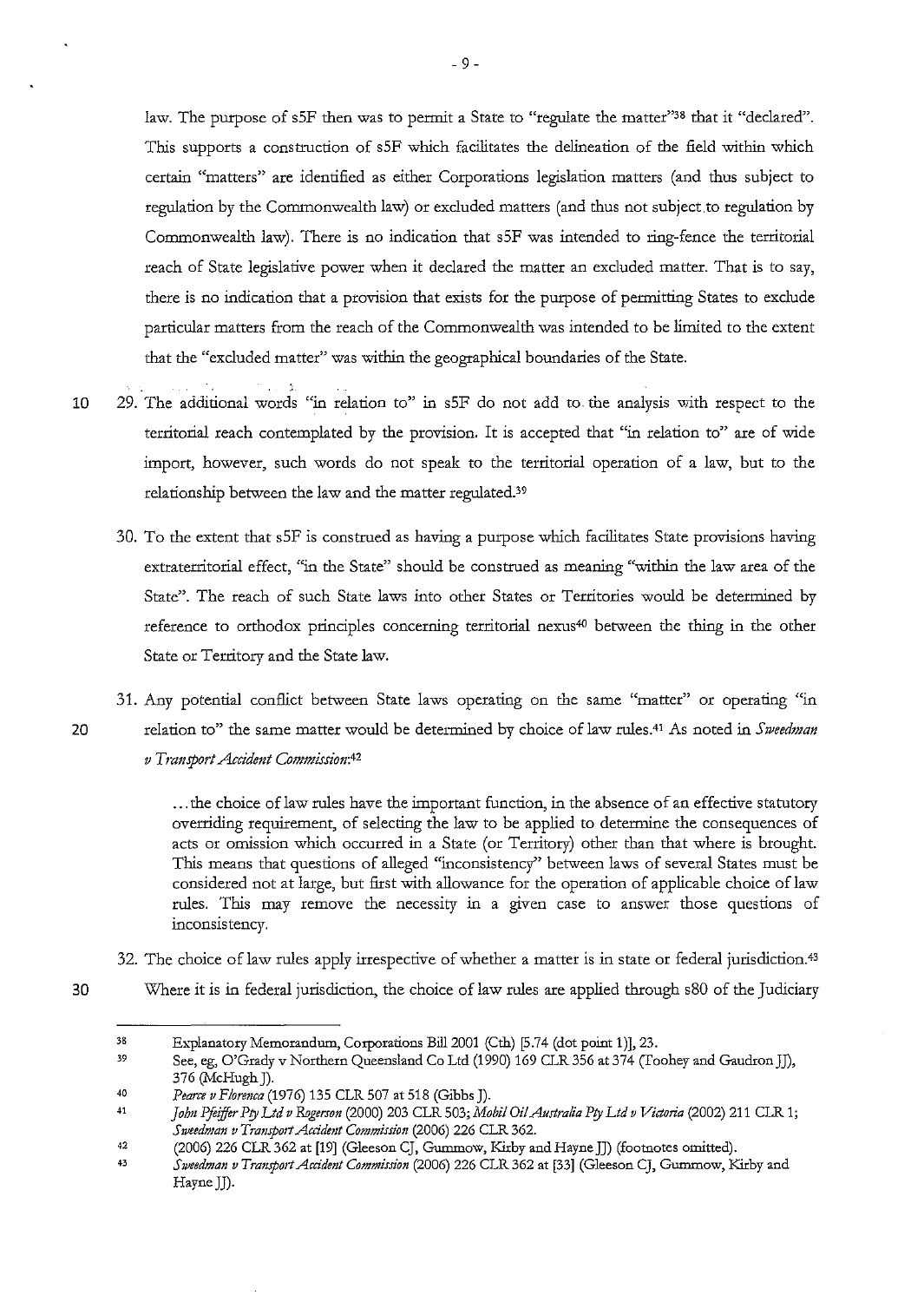Act.<sup>44</sup> In the present case, assuming there to be a conflict between the Bell Act and another State or Territory law, the conflict would be resolved by reference to the "predominant territorial interest of the State".45 That is, the issue would be resolved by reference to the nature of the territorial interests at stake.

### **(b) the intermediate construction**

33. In the alternative, the words "in the State" read with the definition of "State" in s9 support a construction of sSF which permits a State, at a minimum, to disapply the Corporations legislation in relation to a matter within the geographical confines of the State.

*Text* 

10 34. As noted earlier, s9 of the Corporations Act defines "State" in terms that include geographical boundaries. Construing the preposition "in" in accordance with its ordinary natural meaning -"inclusion within space or limits" - indicates that the words "in the State" mean the area, space or limits of the State. So, if "State" is construed by reference to its geographical existence rather than its political or constitutional attributes, then the words "in the State" make it plain that the disapplication of the Corporations legislation by a provision of a State law extends to the geographical limits of the State. It is to be noted that the geographical limits include the coastal sea of the State.46

#### *Context* & *pU1pose*

<sup>35.</sup> Such a construction reflects the surrounding context in which the States enacted their references 20 for the purposes of s51(xxxvii) of the Constitution. As the second reading speech to the Corporations (Commonwealth Powers) Bill 2001 (WA) made plain: "the [Corporations] agreement also preserves the rights of the States to make laws that modify the operation of the Corporations Act in relation to their own activities; for example, the regulation of state bodies corporate."47 Unsurprisingly, that approach appeared to be uniform amongst the States.48 As the extrinsic materials indicate, the States were keen to ensure that they retained the legislative capacity to control the operation of the Corporations legislation "in relation to their own activities". Given the text of sSF, and the context in which the reference was made, it is tolerably clear that the States were of the view that they retained the ability to legislate with respect to any

<sup>44</sup>  *Sweedman v TransportAccidmt Commission* (2006) 226 CLR 362 at [33] (Gleeson CJ, Gummow, Kirby and HayneJJ).

<sup>45</sup>  *John Pftiffir Pty I.td v RDgerson* (2000) 203 CLR 503 at [64] (Gleeson CJ, Gaudron, McHugh, Gummow and Hayne JJ); Leeming, *Resolving Conflicts of Laws* (2011), 209-210.

<sup>46</sup>  Corporations Act s<sup>9</sup> "State".

<sup>47</sup>  Legislative Council WA Hansard 29 May 201 557b-559a.

<sup>48</sup>  Corporations (Commonwealth Powers) Bill 2001 (SA), Legislative Council (29 May 2001), 1544.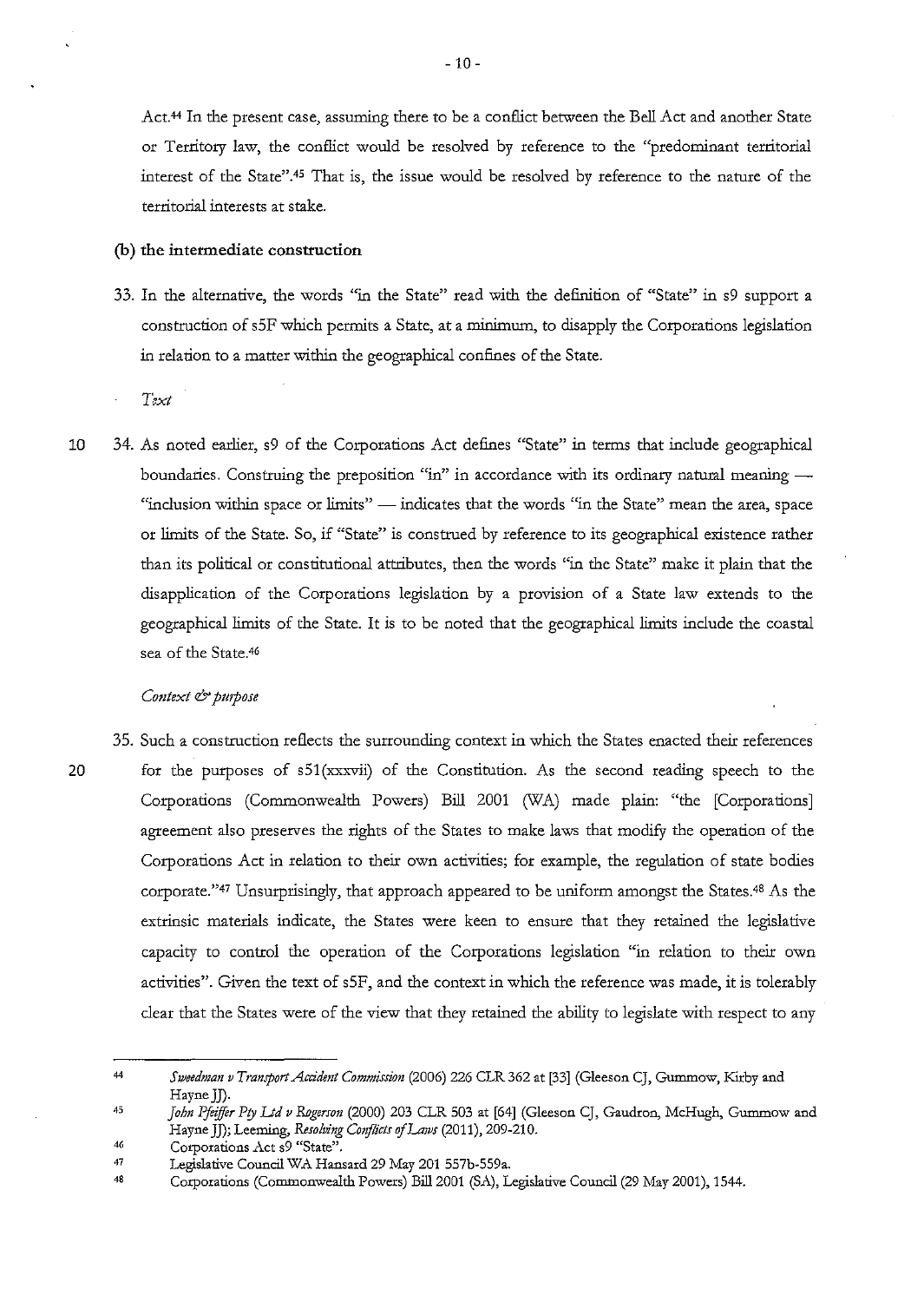matters they considered to be relevant within their own jurisdictions.

#### **(c) narrow construction**

36. The narrow construction is premised on the interpretation of "in" by Barrett J in HIH. 49 In that case, Barrett **J** reasoned from a premise that only Corporations Act provisions possessing "clear territorial attributes"50 are provisions operating "in" a State within the meaning of s5F(2). With respect, that reasoning reverses the orthodox approach to construction. Instead of beginning by looking at the text of s5F to determine the meaning of "in the State", Barrett J began by locating provisions of the Corporations Act which could be identified as possessing territorial or geographical attributes. There is no statutory warrant for doing so. Such an approach necessarily 10 pre-determines the construction of sSF because it utilises provisions of the Corporations legislation that are characterised as "territorial" to determine whether "in the State" is confined to geographic territory. Put another way, this approach to construction assumes what is to be established, namely, that "in" is confined to provisions possessing geographical or territorial attributes. Such an approach imposes a rule of construction that renders Part 1.1A subject to any provision of the Corporations legislation that may be construed as possessing non-geographical or territorial attributes. Precisely how such an approach sits with the extent of the exclusion provided for by ss5F(1)(a) (i.e. "the *whole* of the Corporations legislation) and 5F(2)(a) (i.e. "none of the provisions ... ") is unclear. Presumably those words would be read down and confined only to those provisions possessing a territorial attribute. Such an approach to Part l.lA is excessively 20 restrictive and is at odds with both the context and the purpose of the provision.

#### **Section5G**

- 37. As noted above at **[12],** s52 of the Bell Act declares Parts 3, 4 and 5 and ss55 and 56(3) of that Act to be displacement provisions for the purposes of s5G of the Corporations legislation. The constructional issue concerning the phrase "in the State" identified above in relation to sSF applies equally to s5G(11) of the Corporations Act but, as will be seen below, does not apply in relation to ss5G(4) and 5G(8).
- 38. Section SG(l) provides that the provision applies despite any other provision of the Corporations legislation. The evident purpose of the provision is to avoid "direct inconsistency" between a provision of a State law and a Corporations legislation provision.
- 30 39. Section SG(3) provides that s5G only applies to a State provision that falls within the table set out in that subsection. By virtue of s5G(14), the Bell Act falls within item 3 of the table at s5G(3).

<sup>49</sup>  HIH at [72] (Barrett J).

 ${\bf 50}$ *H1H* at [89] (Barrett J).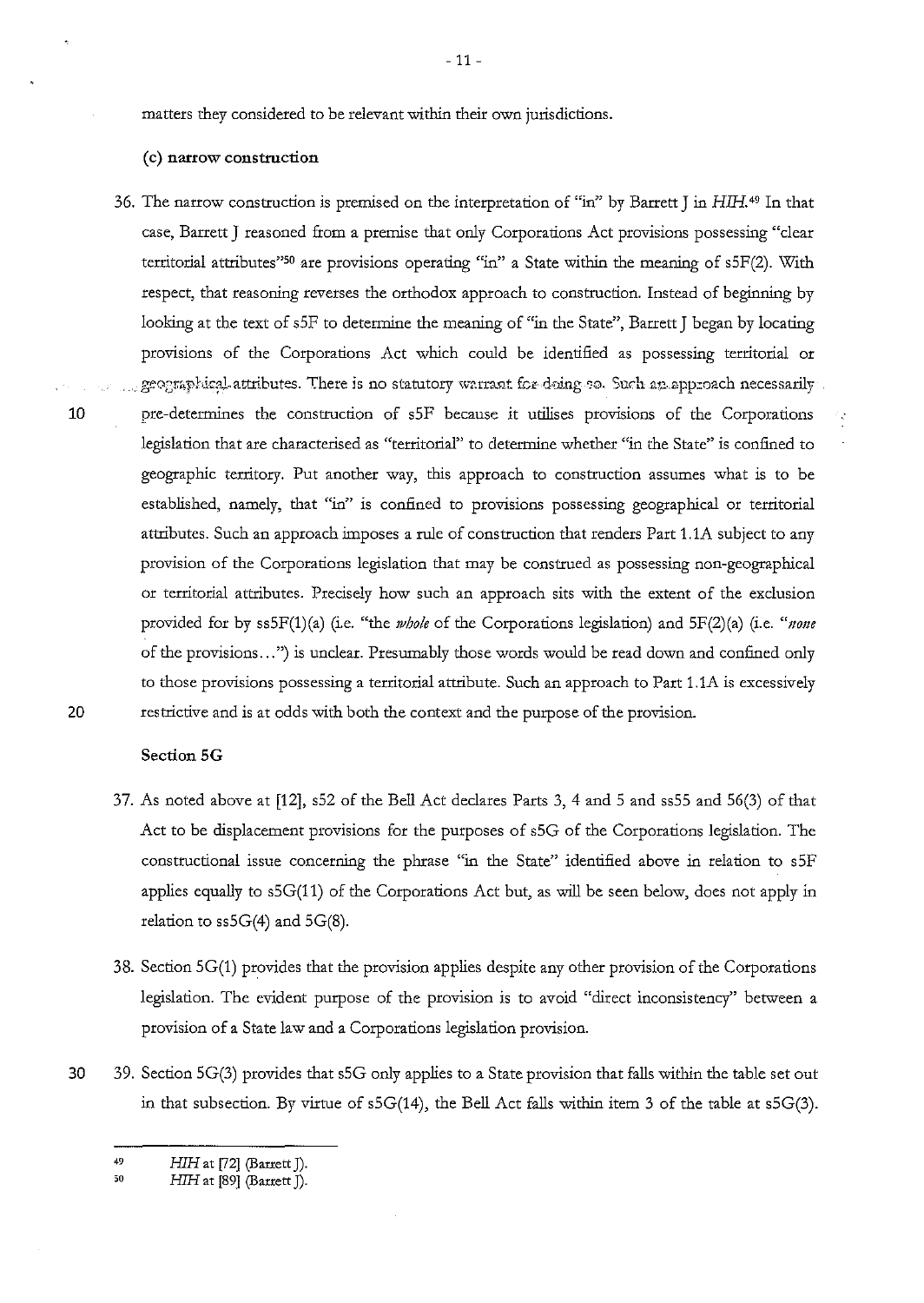Further, note **1** of sSG(ll) imposes an interpretive rule on the application of sSG such that a provision of the State that is supported by an earlier subsection of sSG is not covered by sSG(ll). Thus, it is necessary to determine whether s52 of the Bell Act is supported by ss5G(4) and SG(S) before determining whether it is supported by s5G(11).

40. One textual point of difference between the text of ss5G(4) and 5G(8)<sup>51</sup> on the one hand, and  $s5G(11)$  (and  $s5F$ ) on the other, is that the displacement effected by  $ss5G(4)$  and (8) is not in any way referenced to geographic or jurisdictional limits. There is no textual reference to a State law applying "in the State". Rather, ss5G(4) and SG(8) displace a Corporations Act provision if "a provision of a law of a State" either "specifically authorises or requires" the doing of an act 10 (s5G(4)) or is a State provision that is a "scheme of arrangement, receivership, winding up .. :" and the activity being pursued is in accordance with the "scheme of arrangement, receivership, winding up ..." (s5G(8)). Thus, on the assumption that the relevant State law is intended to **operate extraterritorially and otherwise satisfies the usual "connection"52 test in relation to**  extraterritoriality, the text of ss5G(4) and 5G(8) does not limit the geographical application of the State law at all. The implication of this construction for the State's support for a broader construction of "in the State" in sSG(ll) and SF is addressed below at [42].

J.

- 41. Accordingly, if the Bell Act is capable of falling within the terms of  $\text{ss5G}(4)$  and/or  $\text{5G}(8)$ , the non-taxation and non-Ch III aspects of the proceeding would be capable of resolution in favour of the Defendant. South Australia makes no submission on whether the provisions of the Bell 20 Act, properly construed, fall within the terms of ss5G(4) or 5G(8).
	- 42. The fact that ss5G(4) and (8) are not cast in the same terms of sSG(ll) (or sSF) may be taken to indicate that the words "in the State" in s5G(11) (and by implication s5F) have been deliberately chosen as words of geographical limitation. There are two reasons why such an inference ought not be drawn. First, the "expressio unius est exclusion alterius" presumption is to be applied with extreme caution.<sup>53</sup> The textual difference between  $ss5G(4)$  and  $5G(8)$  on the one hand and  $s5F$ and SG(11) on the other needs to be understood in context. Construed in the context of Part 1.1A as a whole, it is tolerably clear that the purpose of s5G(11) is for it to be a provision of last resort; one that is meant to apply only to those specific cases of direct inconsistency that are not

<sup>51</sup> It is noted that ss5G(5)-(10) are cast, relevandy, in the same terms as ss5G(4) and (8). Given the terms of Special Case, however, it ss5G(4) and 5G(8) that arise for consideration. See eg, S248 of 2015 (Bell Group NV proceeding), Special Case at [85]-[89]; **SCB** Vol1, pp 50-51.

 $52\,$ *Australia Act 1986* (Cth) s2(1); *Union Steamship Co of Australia P!JI Ltd v King* (1988) 166 CLR 1 at 14 (the Court) endorsing *Pearce v Fhrmca* (197 6) 135 CLR 507 at 518 (Gihbs J); *Port McDonne/1 Professional Fisherman's*  Association Inc v South Australia (1989) 168 CLR 340 at 372-373 (the Court).

See eg, *Houssein v Under Secretary of Industrial Relations and Technology (NSW)* (1982) 148 CLR 88 at 94 (the 53 Court); *O'Sullivan v Farrer* (1989) 168 CLR 210 at 215 (Mason CJ, Brennan, Deane and Gaudron JJ); *Ainstvorth v Criminal Justice Commission* (1992) 175 CLR 564 at 575 (Mason CJ, Dawson, Toohey and Gaudron JJ).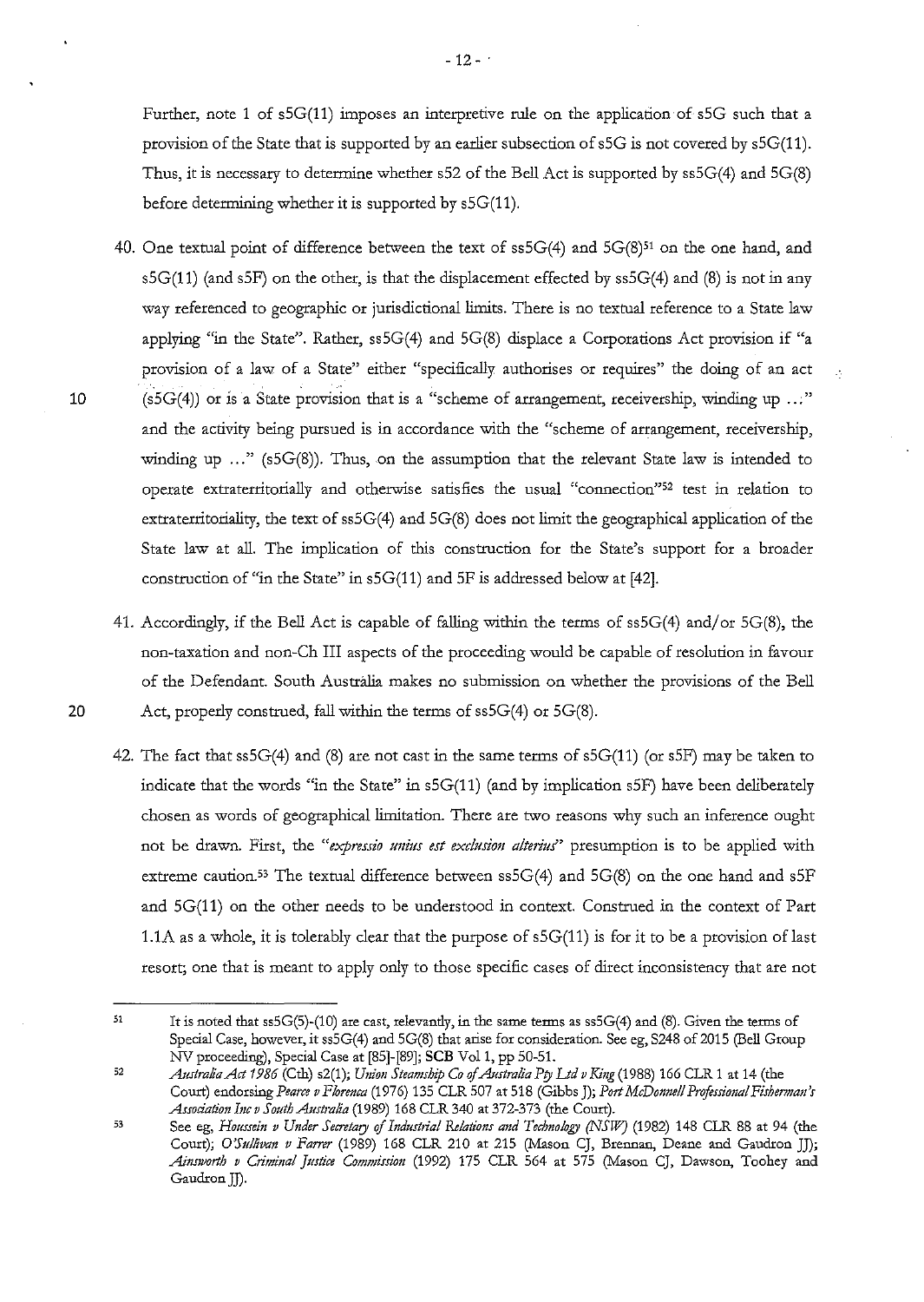otherwise accommodated by ss5G(4) and (8). Secondly, the evident purpose of ss5G(4) and 5G(8) is ·to roll-back the potential sanctions that may be visited upon company directors who take specific action under a State law that may be prohibited under the Corporations Act or on liquidators who take action in relation to a "winding up" that would otherwise be directly inconsistent with Part 5.6 of the Corporations Act. It is unsurprising then that ss5G(4) and 5G(8) by express words removes any doubt about the liability that company directors and liquidators may otherwise be exposed to in such cases. However, that does not mean that the words "in the State" in  $5G(11)$  are to be confined to the geographical boundaries of a State. Section  $5G(11)$ operates on an assumption that there is an existing State law in a State law area that is directly 10 inconsistent with a Commonwealth law operating in the same area. It is the non-geographic. "area of law" covered by the Commonwealth that is rolled back by the State law.

43. For the reasons identified above, ss5G(4), (8) and (11) provide for the application of a law of a State to operate in the field that would, but for those provisions, be occupied by the Corporations Act. With respect to  $s5G(11)$ , the words "in the State" are to be construed consistently with sSF to permit extraterritorial operation of a State law where such an operation fulfils the relevant test of connection.

#### **B. FEDERAL JURISDICTION AND CH III**

44. This section of the submissions deals with the Ch III issues raised by BGNV and Glendinning in their respective notices under s 78B of the Judiciary Act. Maranoa do not seek to impugo the Bell 20 Act on Ch III grounds. The submissions address the three infirmities that are said to attach to the Bell Act because of Ch III: (a) the interaction of s39(2) of the Judiciary Act and the Bell Act; (b) the alleged interference with the institutional integrity of the Supreme Court of Western Australia by ss25(5) and 73 of the Bell Act; and (c) the alleged "transfer" of Commonwealth judicial power to State Executive power under the Bell Act.

# (a) **Section 39(2) Judiciary Act**

- 45. BGNV and Glendinning rely on s39(2) of the Judiciary Act as the linchpin for an attack on the Bell Act as a whole as well as specific provisions within it. In summary, the argument is that once a State court is vested with federal jurisdiction that jurisdiction cannot be altered in any way by a State law. Put at that high level of principle, the propositions have an attractive appeal. The 30 difficulty with the scope of the proposition advanced lies in its application to this case.
- 
- 46. The submissions with respect to s39(2) of the Judiciary Act fail to appreciate the significance of the carve-out afforded by the Corporations legislation. In this case, the Commonwealth law (the Corporations Act) specifically contemplates a future change in the operation of a federal law and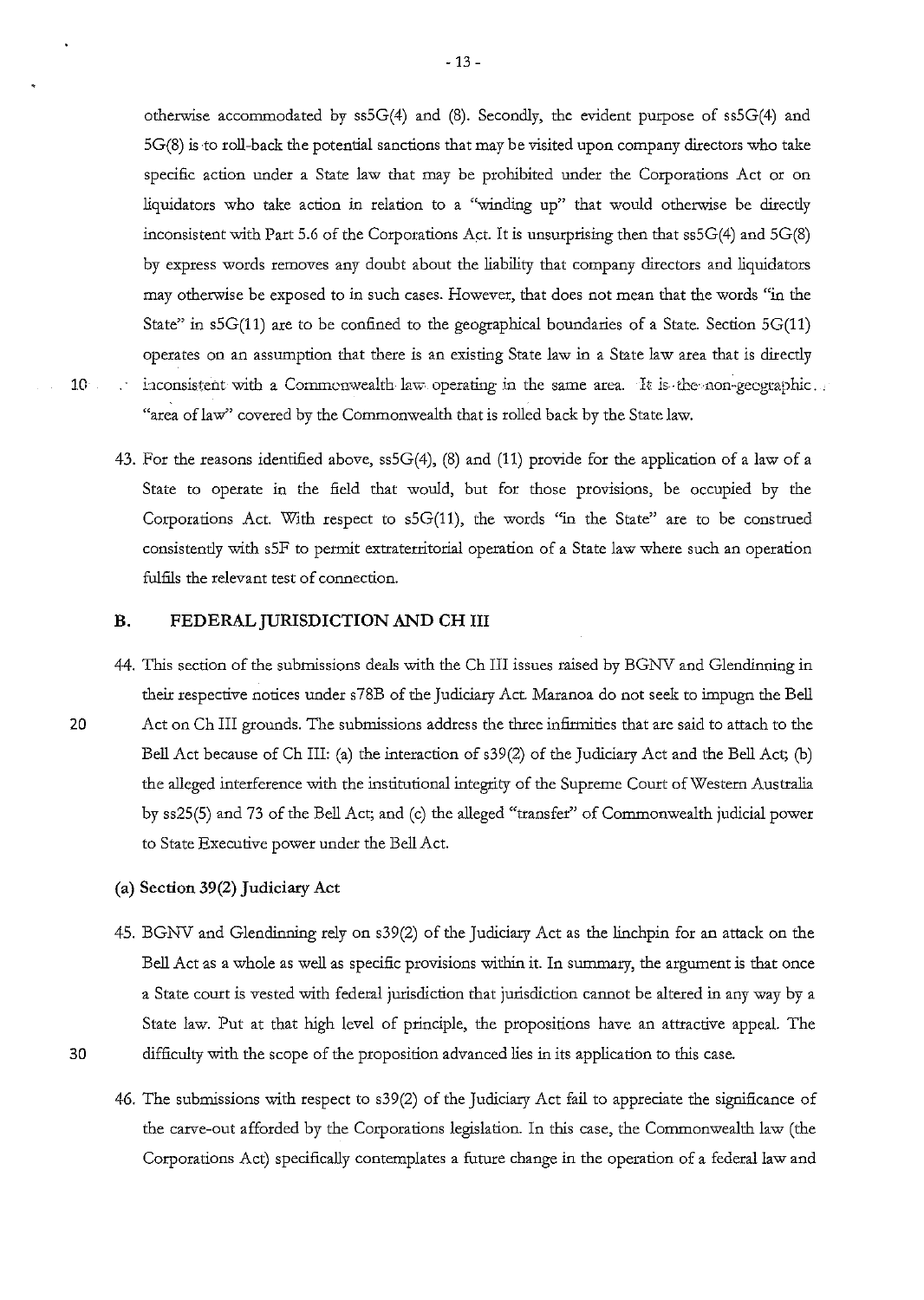· thus the extent of federal jurisdiction in that field. That is to say, ssSF and SG provide a space within which the Commonwealth law will cease to operate. So understood, there must be a corresponding reduction in the *scope* of federal jurisdiction mirroring the roll-back of the Commonwealth law. Indeed, it would be an odd result if the Corporations legislation provided for the enactment of State laws capable of declaring matters to be "excluded matters" or displacing provisions of a Commonwealth law but s39(2) Judiciary Act operated to prevent that very effect. The attack on the Bell Act via s39(2) of the Judiciary Act falls away if the primary attack on the interaction between the Bell Act and ssSF and SG of the Corporations legislation fails. If the Bell Act operates within the ambit contemplated by ssSF and SG, the argument with **10** respect to s39(2) of the Judiciary Act must fail.  $\sim$   $\sim$ 

20

### **(b) Institutional integrity**

 $\ddotsc$ 

- 47. The principles with respect to institutional integrity of State Supreme Courts are not in dispute. The principle, derived from Ch III and enunciated in *Kab!e* applies to ensure the institutional integrity of courts capable of exercising federal jurisdiction. The concept of institutional integrity directs attention to the focus of the *Kab!e* principle which is concerned with incursions on the defining characteristics of courts. The relevant question is directed to whether a law in some way distorts the processes or functions inherent to the exercise of judicial power by courts. In recendy summarising some of the propositions flowing from the principles articulated in *Kab!e* and developed in subsequent cases, French CJ, Kiefel and Bell JJ stated,<sup>54</sup> relevantly:
	- (1) A State legislature cannot confer upon a State court a function or power which substantially impairs its institutional integrity, and which is therefore incompatible with its role, under Ch III of the *Constitution,* as a repository of federal jurisdiction and as a part of the integrated Australian court system.
		- (2) The term "institutional integrity" applied to a court refers to its possession of the defining or essential characteristics of a court including the reality and appearance of its independence and its impartiality.
		- (5) Nor can a State legislature validly enact a law which would effect an impermissible executive intrusion into the processes or decisions of a court.
- 30 48. Thus, *Kable* is only engaged where a law of a State or Territory substantially impairs the institutional integrity of a court, such that it is incompatible with that court's role as a repository of federal jurisdiction. Consequendy, before *Kab!e* has any work to do, the impugned law must have some relevant effect on the institutional integrity of a court.

<sup>;,</sup> *North Australian Aboriginal Justice Agency Ltd v Northern Tenitory* (2015) 90 ALJR 38 at [39] (French CJ, Kiefel and Bell JJ).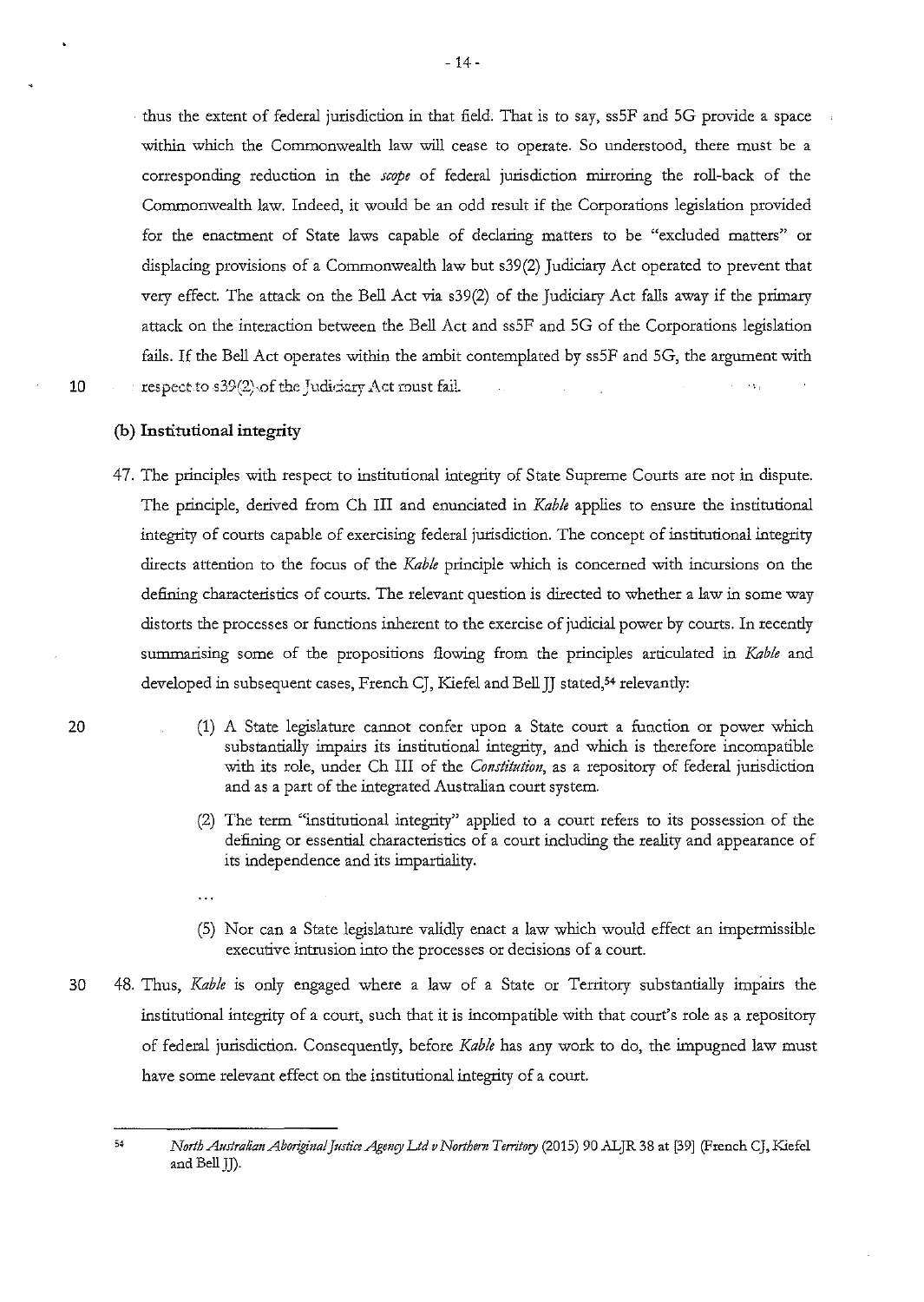- 49. Drawing from those principles, BGNV and Glendinning submit that the Bell Act impermissibly interferes with the institutional integrity of the Supreme Court of Western Australia. That submission is anchored in ss25(5) and 73 of the Bell Act.
- 50. Section 25(5) of the Bell Act precludes claims or proceediogs io relation to liabilities that may be proved following the call for proof pursuant to s34 otherwise than in accordance with the provisions of Part 4. Part 4 of the Bell Act provides for the "windiog up" of the Bell Companies and puts in place a mechanism for the Governor to discharge liabilities of those companies to creditors as well as conferring a discretion to make payments to creditors who had funded the Bell litigation.<sup>55</sup> The Governor's .discretion with respect to the determinations made following a 10 process of information gathering<sup>56</sup> and recommendations<sup>57</sup> is broad,<sup>58</sup> but like any statutory discretion, is confined by the scope and purposes of the Act under which it is made. The administrative processes provided for under Part 4 are subject to review for jurisdictional error<sup>59</sup> as they must be.<sup>60</sup> It is against that background that ss25(5) and 73 are to be understood.
- 51. Section 25(5) makes plaio that there is to be one process for the discharge of liabilities and payments to litigation funders, namely, that which is set out in Part 4 of the Bell Act and provides the usual mechanisms for the provision of information from liquidators and other interested persons.<sup>61</sup> So understood, that aspect of the Bell Act appears an orthodox example of an administrative process established under statute. The vice that two of the plaintiffs fasten upon is that that statutory process is not the same as the process established under Ch 5 of the 20 Corporations Act in relation to "winding up". However, such an attack is sterilised if the scheme established by the Bell Act falls withio the operation of ss5F and 5G of the Corporations Act. That is to say, there is nothing offensive in the scheme under the Bell Act per se. It does not speak to the processes or procedures of courts and certainly does not interfere with any judicial discretion that may be exercised upon review for jurisdictional error.
	- 52. Further, if the Bell Act is otherwise permissible under Part 1.1A of the Corporations Act, there can be no complaint that it operates so as to render pending proceedings redundant. That is not impermissible in and of itself.<sup>62</sup> The question is the manner in which pending proceedings have

<sup>55</sup>  See Bell Act ss41-43.

<sup>56</sup>  Bell Act Div 2 and s36(6).

<sup>57</sup>  58 Bell Act ss39 and 40.

<sup>59</sup>  Bell Act ss42, 43 and 74. Bell  $Acts74(4)$ .

<sup>60</sup>  Kirk v Industrial Court of New South Wales (2010) 239 CLR 531 at [98]-[100].

<sup>61</sup>  Bell Act Div 2 and s36.

<sup>62</sup>  *Duncan v ICAC (2015) 89 ALJR 835 at [31] (French CJ, Kiefel, Bell and Keane JJ); <i>H A Bachrach Pty Ltd v Queenslm1d* (1998) 195 CLR 547 at [17]-[20] (Gleeson CJ, Gaudron, Gummow, Kirby and Hayne JJ); *Nelungaloo Pty Ltd v Commonwealth* (1947) 75 CLR 495 at 503-504; *Australian Building Construction Employees and Builders Labourers Federati011 v Commomvealth* (1986) 161 CLR 88 at 96 (the Court); *AEU v Fair Work Australia*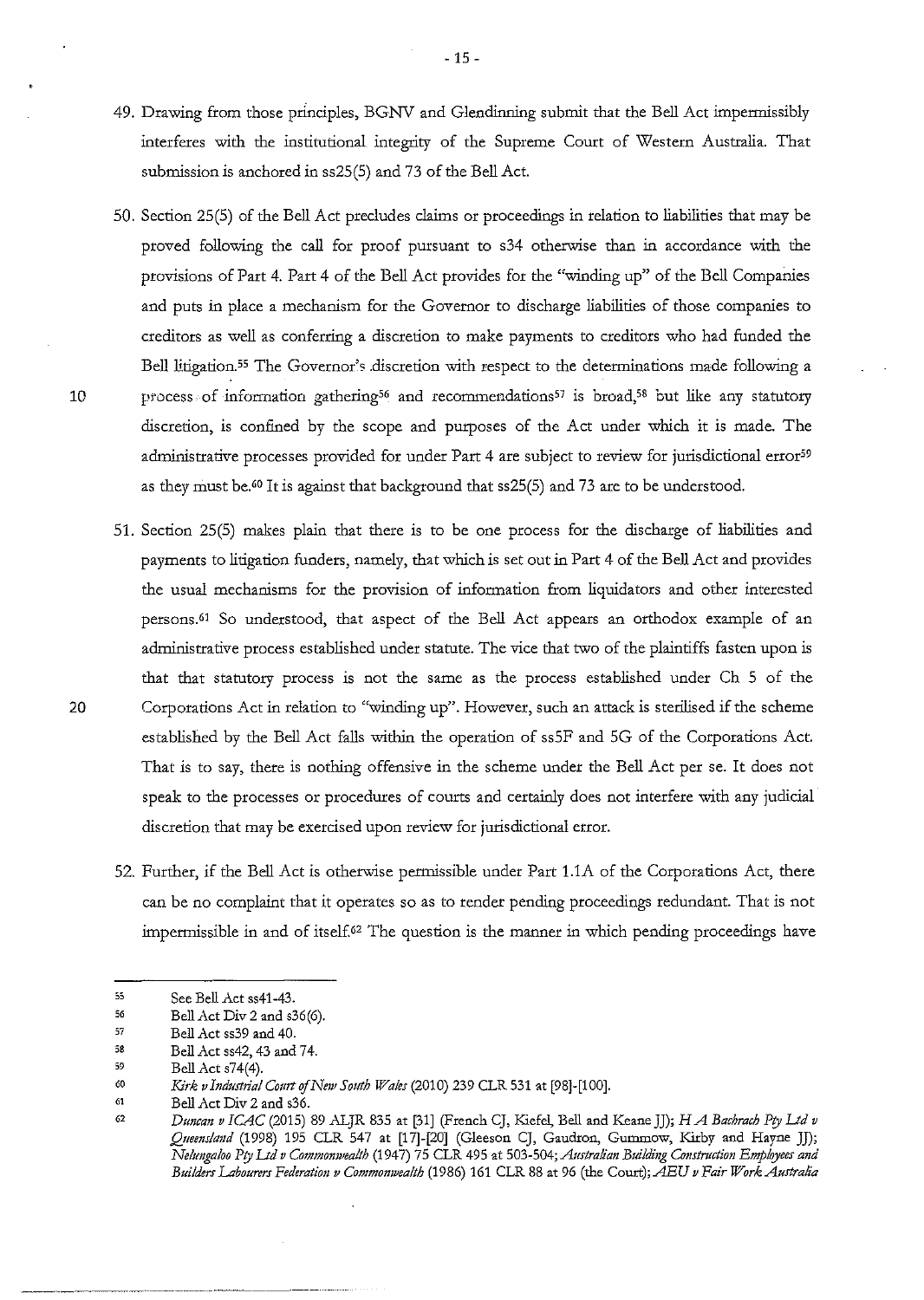been affected. If pending proceedings have been affected by a change in the substantive operation of tbe underlying law upon which such proceedings are based, such an affectation is constitutionally permissible. For the above reasons, the plaintiffs' attack on s25(5) is misplaced.

- 53. Similarly, the attack on s73 falls away if the primary attack on ss5F and 5G of the Corporations Act is not successful. Leaving aside s73(2), which carves out an exception for Part IVC proceedings under the *Taxation Administration Act 1953* (Cth) in relation to taxation objections, s73 operates on the assumption that the transfer of property effected under s22 into the Fund established under s16 is available for carrying out the administrative process established under Part 4. Again, assuming the Bell Act effectively rolls back the application of the Corporations 10 Act, there is nothing offensive in s73(1) vis-à-vis the institutional integrity of State Courts.
- 54. Section 73(1) vests a discretion in the Supreme Court<sup>63</sup> in any proceeding "with respect to" the "property" the subject of transfer under the Bell Act to grant leave for a proceeding to commence or to be maintained. The circumstances in which leave may be granted cannot be definitively identified but would no doubt be fact-specific and would be resolved by reference to criteria governing tbe granting of leave generally. On this aspect, BGNV and Glendinning attack the validity of s73 on the basis that the provisions of the Bell Act have been designed to answer tbe arguments advanced in pending proceedings (being COR 146 of 2014, COR 179 of 2014 and COR 208 of 2014).<sup>64</sup> Accordingly, they submit that the possibility of granting leave is "illusory".<sup>65</sup> The difficulties with that submission are twofold. First, the provision does not direct the Court as 20 to the manner or exercise of a discretion. The Court retains the function of determining whether a particular case raises issues that require leave to be granted. Secondly, the fact that other aspects of the Bell Act may operate conclusively to determine the outcome of proceedings that may have been able to be prosecuted under a different legislative arrangement had the Bell Act not been enacted does not speak to the validity of the Bell Act. Assuming the Parliament of Western Australia otherwise has the legislative power to enact the Bell Act and has effectively rolled-back or displaced tbe Corporations Act to enable tbe Bell Act to operate according to its terms, it cannot be impugned if in doing so it has an effect on pending proceedings. It is well established tbat a Parliament may change tbe applicable law, retrospectively or prospectively, witbout interfering with the judicial process,<sup>66</sup> even where litigation is pending.<sup>67</sup> That a court mid-

<sup>(2012) 246</sup> CLR 117 at [49] (French CJ, Crennan and KiefelJJ), [86], [95]-[97] (Gummow, Hayne and Bell *]]); Oakes v Chief Executive, Departmmt of Premier* & *Cabinet* (2015) 124 SASR 56 at [22], [24], [30] (Gray ACJ; SulanJ and Stanley J agreeing).

<sup>63</sup>  **As defined in s3(1) of the Bell Act.** 

<sup>64</sup>  BGNV submissions [143]-[144]; Glendinning submissions [132].

<sup>65&</sup>lt;br>66 BGNV submissions [145]; Glendinning submissions [132].

*Po!yukhovich v Commonwealth* (1991) 172 CLR 501 at 534, 540 (Mason CJ), 643-4 (Dawson J), 719, 721 *(McHughJ);Nicho/asvTheQuem(1998)* 193 CLR 173 at [114] (McHughJ), [149] (GummowJ).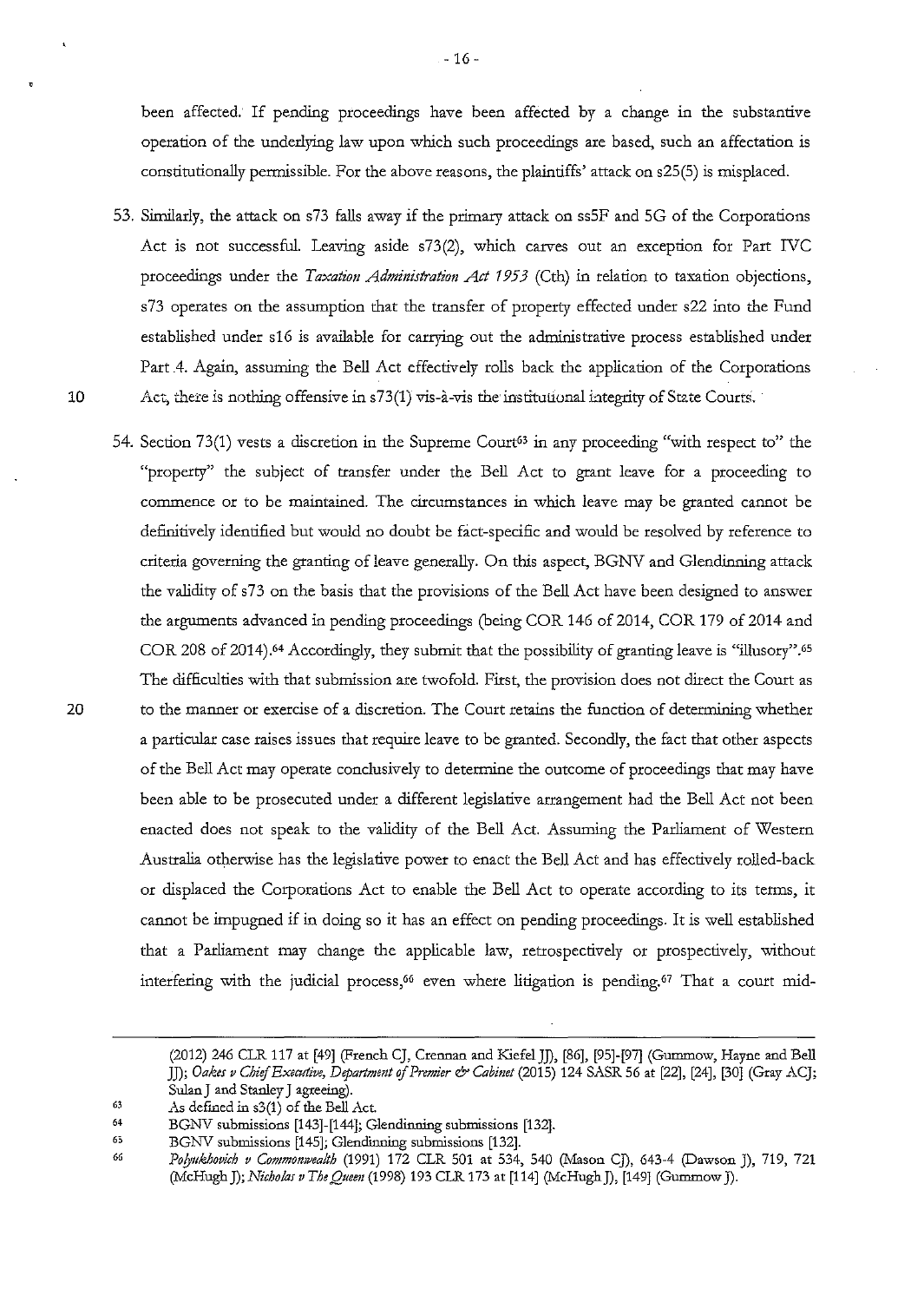proceeding may be required to apply a fresh law does not impermissibly interfere with exercise of judicial power unless such laws amount to a directed outcome. That is not this case.

55. There is no legislative direction contained in s73, and contrary to the submission of BGNV.<sup>68</sup> nor is there any conclusive legislative adjudication in favour of the State in relation to a controversy. Nor is this a *Mistretta* or *Totani* aspect to the operation of the s73. This is not a case of cloaking the work of political branches in the neutral colours of judicial action. Rather, as noted above, subject to judicial discretion to grant leave, s73 is a mechanism to identify the avenue by which issues with respect to property transferred under the Bell Act will generally, but not always, be taken: namely, via review for jurisdictional error following the administrative process provided for 10 by Part 4. Assuming the Bell Act is otherwise valid, that aspect of s73(1) is not repugnant to Ch III.

#### (c) Bell Act as an exercise of Commonwealth judicial power

56. It is not in dispute that the judicial power of the Commonwealth cannot be exercised by the Executive Government of the Commonwealth, or relevantly, a State. Glendinning submits that the administrative process established under Part 4 of the Bell Act is invalid because it transfers the function of quelling a controversy arising under Commonwealth law to the State Executive. Leaving aside the issues raised in relation to the Taxation legislation, that submission will only succeed if the Bell Act does not validly roll-back or displace the operation of the Corporations Act in relation to the winding up of the WA Bell Companies. If, however, the Bell Act is 20 otherwise valid there is no "transfer". Rather, the Corporations Act-related proceedings and processes do not apply in relation to the WA Bell Companies (because the Commonwealth law facilitates that result) and there is a new process provided in relation to the "winding up" of the WA Bell Companies. That is to say, any pre-existing controversy as may have been in existence in relation to matters arising under the Corporations legislation (leaving aside Taxation legislation) for those companies is legislatively concluded by the combined operation of Commonwealth law and State law. The relevant Commonwealth law ceases to operate in relation to those companies - the Commonwealth's jurisdiction in relation to those companies under the relevant Commonwealth law is removed. Accordingly, there is no "controversy" under that law that stands to be quelled by an exercise of the judicial power of the Commonwealth. A fortiori, if the

<sup>67</sup>*Duncan v ICAC* (2015) 89 ALJR 835 at [31] (French CJ, Kiefel, Bell and Keane JJ); *HA Bachrach Pry Ltd v Queensland* (1998) 195 CLR 547 at [17]-[20] (Gleeson CJ, Gaudron, Gummow, Kirby and Hayne JJ); *Nelungaloo Pry Ltd v Commonwealth* (1947) 75 CLR 495 at 503-504; *Australian Building Construction Employees and Builders Labourers Federation v Commomvealth* (1986) 161 CLR 88 at 96 (the Court); *AEU v Fair Work Australia*  (2012) 246 CLR 117 at [49] (French CJ, Crennan and Kiefel *]]),* [86], [95]-[97] (Gummow, Hayne and Bell JJ); *Oakes v Chief Executive, Department* of *Premier* & *Cabimt* (2015) 124 SASR 56 at [22], [24], [30] (Gray ACJ; Sulan J and Stanley J agreeing).

<sup>&</sup>lt;sup>68</sup> BGNV submissions [143].